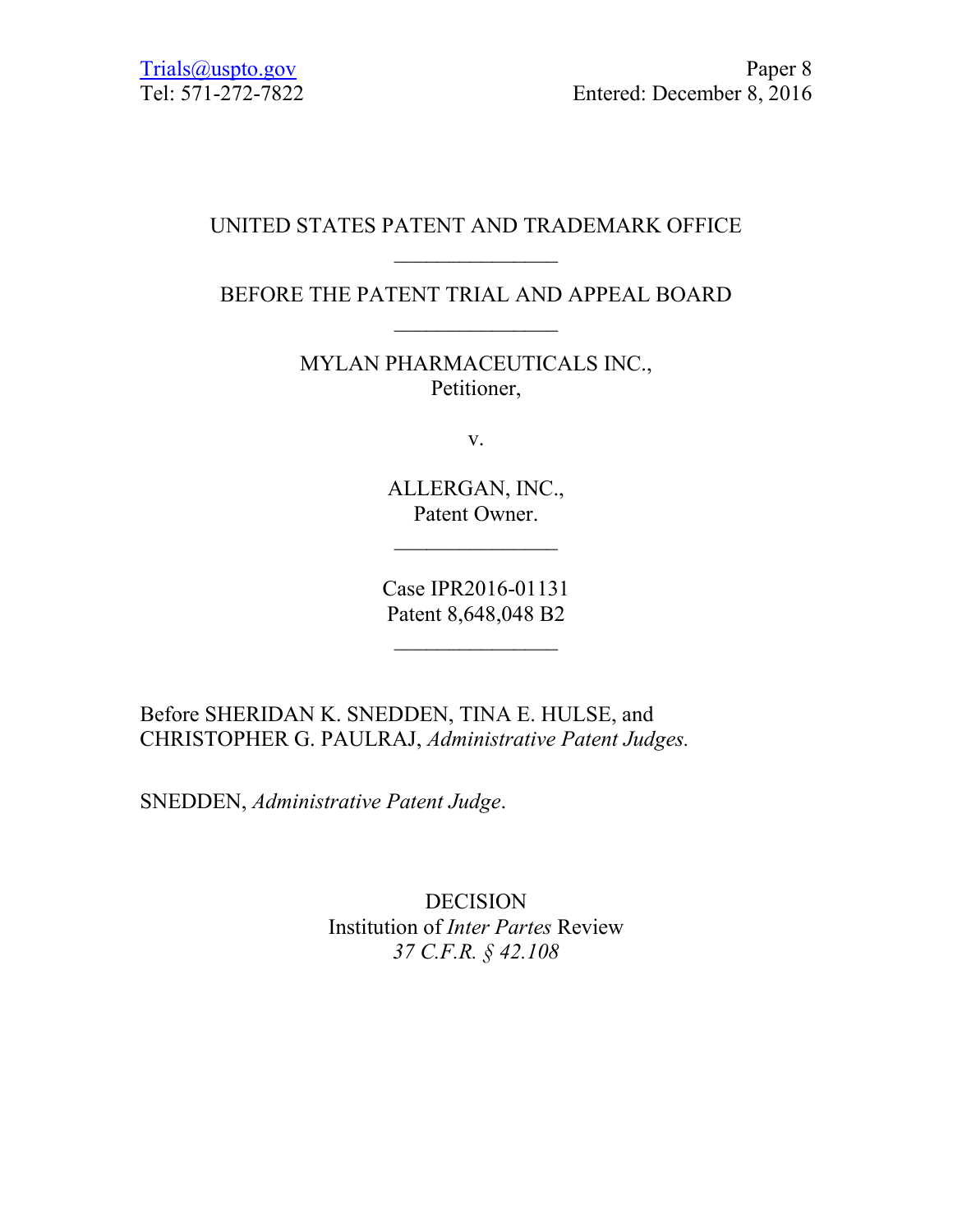# I. INTRODUCTION

Mylan Pharmaceuticals Inc. ("Petitioner") filed a Petition to institute an *inter partes* review of claims 1−23 (Paper 3; "Pet.") of US 8,648,048 B2 (Ex. 1001; "the '048 patent"). Allergan, Inc. ("Patent Owner") filed a Patent Owner Preliminary response. Paper 7 ("Prelim. Resp.").

We have jurisdiction under 35 U.S.C. § 314, which provides that an *inter partes* review may not be instituted "unless . . . there is a reasonable likelihood that the petitioner would prevail with respect to at least 1 of the claims challenged in the petition." 35 U.S.C. § 314(a). Upon consideration of the above-mentioned Petition and Preliminary Responses, we conclude that Petitioner has established that there is a reasonable likelihood that it will prevail with respect to at least one of the challenged claims. We institute an *inter partes* review as to claims 1−23 of the '048 patent.

### *A. Related Proceedings*

The parties indicate that the following judicial matter may affect or be affected by a decision in this proceeding: *Allergan, Inc. v. Teva Pharmaceuticals USA, Inc., et al.,* No. 2:15-cv-01455 (E.D. Texas), *Allergan, Inc., v. Innopharma, Inc. and Pfizer, Inc., N*o. 2:15cv1504 (E.D. Texas), and *Allergan, Inc. v. Famy Care, Ltd*., No. 2:16-cv-0401 (D. Texas). Pet. 12; Paper 6, 2.

Moreover, Petitioner has sought inter partes review for related patents in the following proceedings: Case IPR2016-01127 (U.S. Patent No. 8,685,930 B2), Case IPR2016-01128 (U.S. Patent No. 8,629,111 B2), Case IPR2016-01129 (U.S. Patent No. 8,642,556 B2), Case IPR2016-01130 (U.S. Patent No. 8,633,162 B2), and Case IPR2016-01132 (U.S. Patent No. 9,248,191 B2).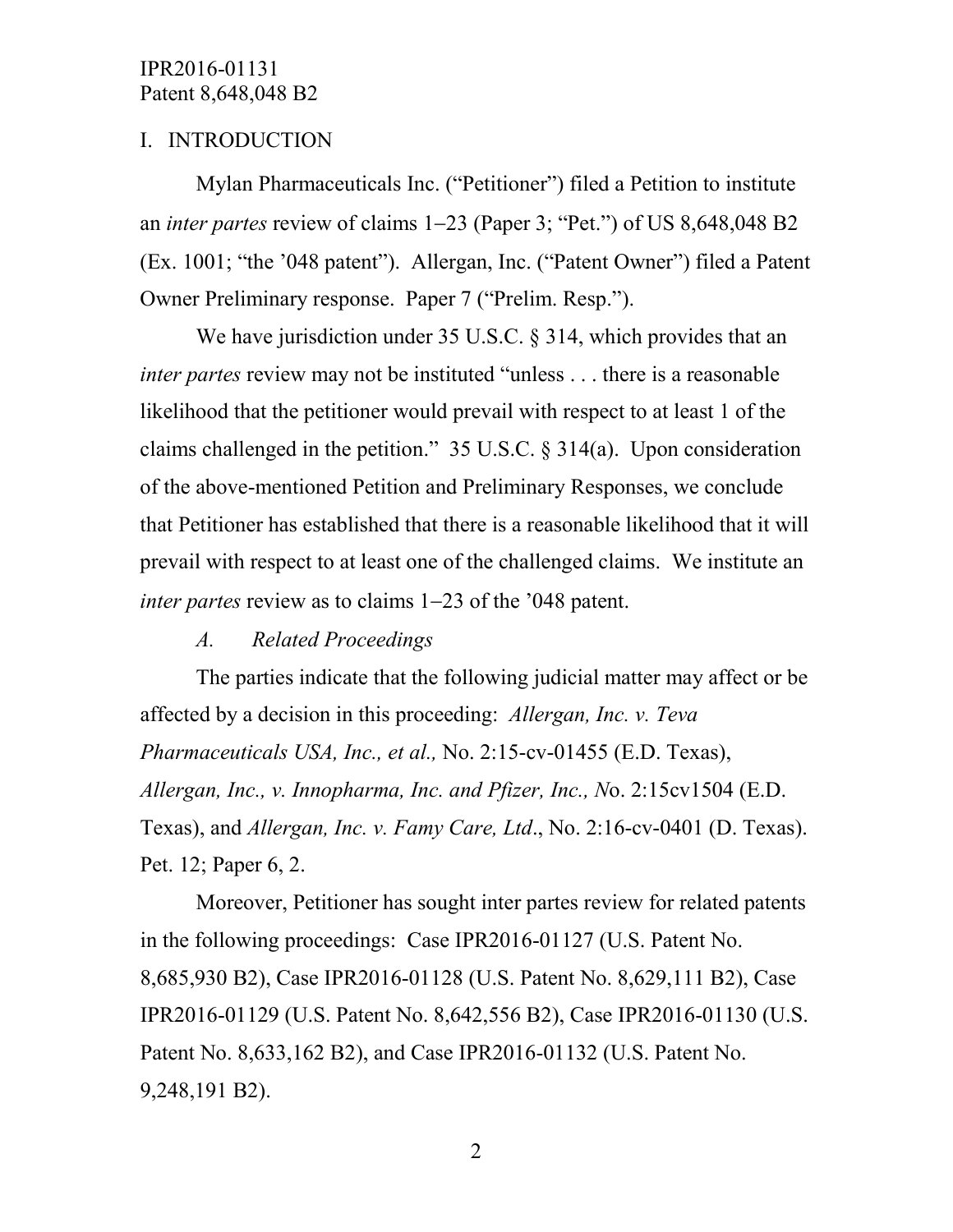# *B. The '048 patent (Ex. 1001)*

The '048 patent generally relates to methods of providing therapeutic effects using cyclosporin components, and more specifically to a formulation containing, *inter alia*, cyclosporin-A ("CsA") and castor oil emulsions for treating dry eye syndrome (i.e., keratoconjunctivitis sicca). Ex. 1001, 2:55–3:11. According to the specification, the prior art recognized the use of emulsions containing CsA and CsA derivatives to treat ophthalmic conditions. *Id.* at 1:26–65. The specification notes, however, that "[o]ver time, it has been apparent that cyclosporin A emulsions for ophthalmic use preferably have less than 0.2% by weight of cyclosporin A." *Id.* at 1:66–2:1. Moreover, if reduced amounts of CsA are used, reduced amounts of castor oil are needed because one of the functions of castor oil is to solubilize cyclosporin A. *Id.* at 2:1–2:6.

Accordingly, the specification states that "[i]t has been found that the relatively increased amounts of hydrophobic component together with relatively reduced, yet therapeutically effective, amounts of cyclosporin component provide substantial and advantageous benefits." *Id.* at 2:35–38. The relatively high concentration of hydrophobic component provides for a more rapid breaking down of the emulsion in the eye, which reduces vision distortion and/or facilitates the therapeutic effectiveness of the composition. *Id.* at 2:42–48. Furthermore, using reduced amounts of cyclosporin component mitigates against undesirable side effects or potential drug interactions. *Id.* at 2:48–51.

The patent identifies two particular compositions that were selected for further testing, as shown below: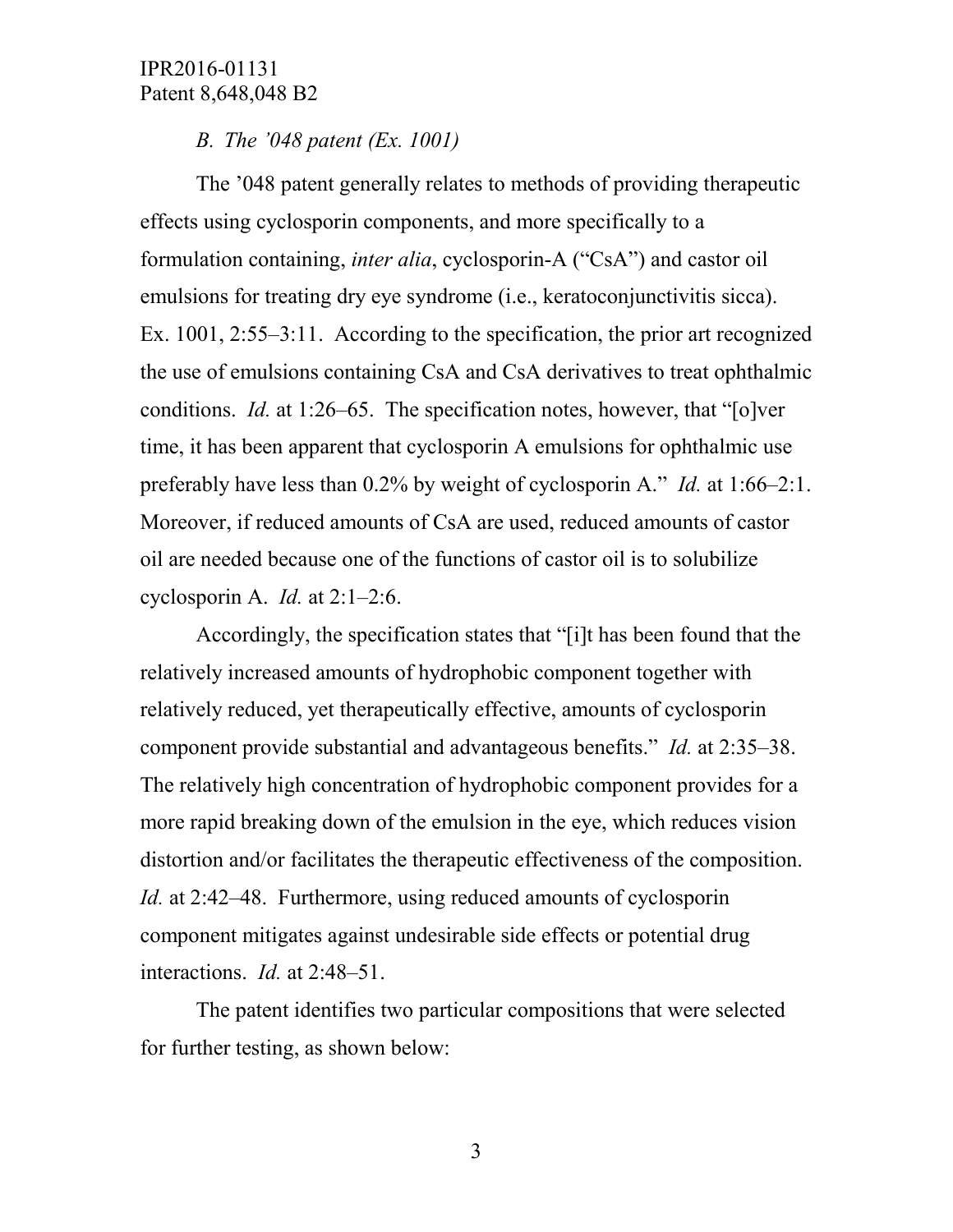|                                                | Composition I<br>$wt$ % | Composition II<br>$wt$ % |  |
|------------------------------------------------|-------------------------|--------------------------|--|
| Cyclosporin A                                  | 0.1                     | 0.05                     |  |
| Castor Oil                                     | 1.25                    | 1.25                     |  |
| Polysorbate 80                                 | 1.00                    | 1.00                     |  |
| Premulen ®                                     | 0.05                    | 0.05                     |  |
| Glycerine                                      | 2.20                    | 2.20                     |  |
| Sodium hydroxide                               | qs                      | qs                       |  |
| Purified Water                                 | qs                      | qs                       |  |
| pH                                             | $7.2 - 7.6$             | $7.2 - 7.6$              |  |
| Weight Ratio of Cyclosporin<br>A to Castor Oil | 0.08                    | 0.04                     |  |

*Id.* at 14:15–30. Based on the results of a Phase III clinical study, the specification concludes that "Composition II . . . provides overall efficacy in treating dry eye disease substantially equal to that of Composition I." *Id.* at 14:35–40. The patent indicates that "[t]his is surprising for a number of reasons." *Id.* at 14:41. According to the specification, a reduced concentration of CsA in Composition II would have been expected to result in reduced overall efficacy in treating dry eye disease. *Id.* at 14:41–44. Moreover, although the large amount of castor oil relative to the amount of CsA in Composition II might have been expected to cause increased eye irritation, it was found to be substantially non-irritating in use. *Id.* at 14:44–49. Accordingly, the specification states that physicians can prescribe Composition II "to more patients and/or with fewer restrictions and/or with reduced risk of the occurrence of adverse events, e.g., side effects, drug interactions and the like, relative to providing Composition I." *Id.* at 15:4–8.

#### *C. Illustrative Claims*

Petitioner challenges claims 1–23 of the '048 patent. Independent claims 1, 18, and 22 are illustrative of the challenged claims, and are reproduced below:

1. A method of increasing tear production in the eye of a human, the method comprising topically administering to the eye of the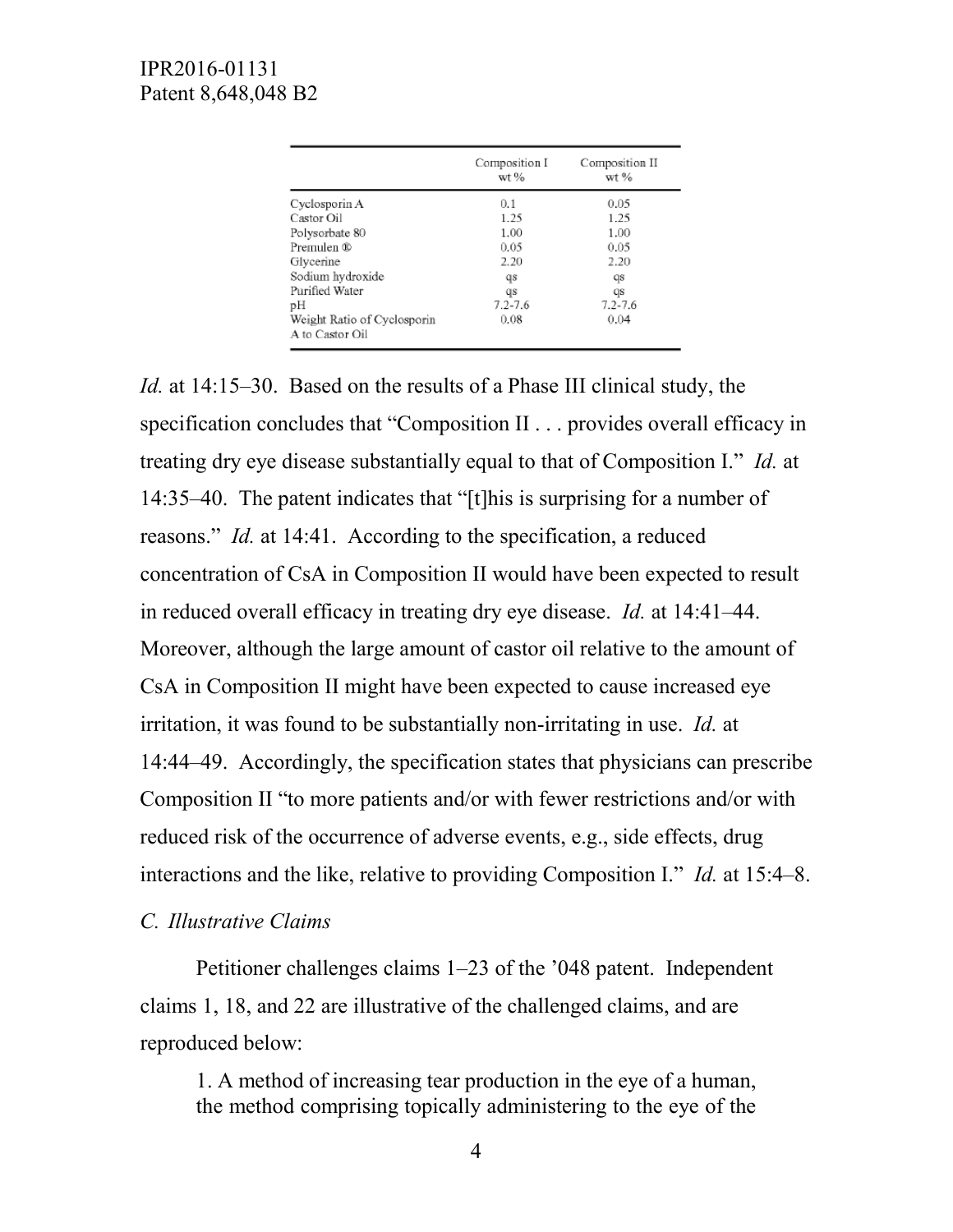human in need thereof an emulsion at a frequency of twice a day, wherein the emulsion comprises cyclosporin A in an amount of about 0.05% by weight, polysorbate 80, acrylate/C10−30 alkyl acrylate cross-polymer, water, and castor oil in an amount of about 1.25% by weight; and

wherein the topical ophthalmic emulsion is effective in increasing tear production.

18. A method of treating keratoconjunctivitis sicca, the method comprising the step of topically administering to an eye of a human in need thereof an emulsion at a frequency of twice a day, the emulsion comprising:

cyclosporin A in an amount of about 0.05% by weight; castor oil in an amount of about 1.25% by weight;

polysorbate 80 in an amount of about 1.0% by weight;

acrylate/C10−30 alkyl acrylate cross-polymer in an amount of about 0.05% by weight;

a tonicity component or a demulcent component in an amount of about 2.2% by weight;

a buffer; and

water;

wherein the emulsion is effective in treating keratoconjunctivitis sicca and wherein the topical ophthalmic emulsion has a pH in the range of about 7.2 to about 7.6.

22. A method comprising:

administering an emulsion topically to the eye of a human having keratoconjunctivitis sicca at a frequency of twice a day, wherein the emulsion comprises:

cyclosporin A in an amount of about 0.05% by weight; castor oil in an amount of about 1.25% by weight;

polysorbate 80 in an amount of about 1.0% by weight;

acrylate/C10−30 alkyl acrylate cross-polymer in an amount of about 0.05% by weight;

glycerine in an amount of about 2.2% by weight;

sodium hydroxide; and

water; and

wherein the emulsion is effective in increasing tear production in the human having keratoconjunctivitis sicca.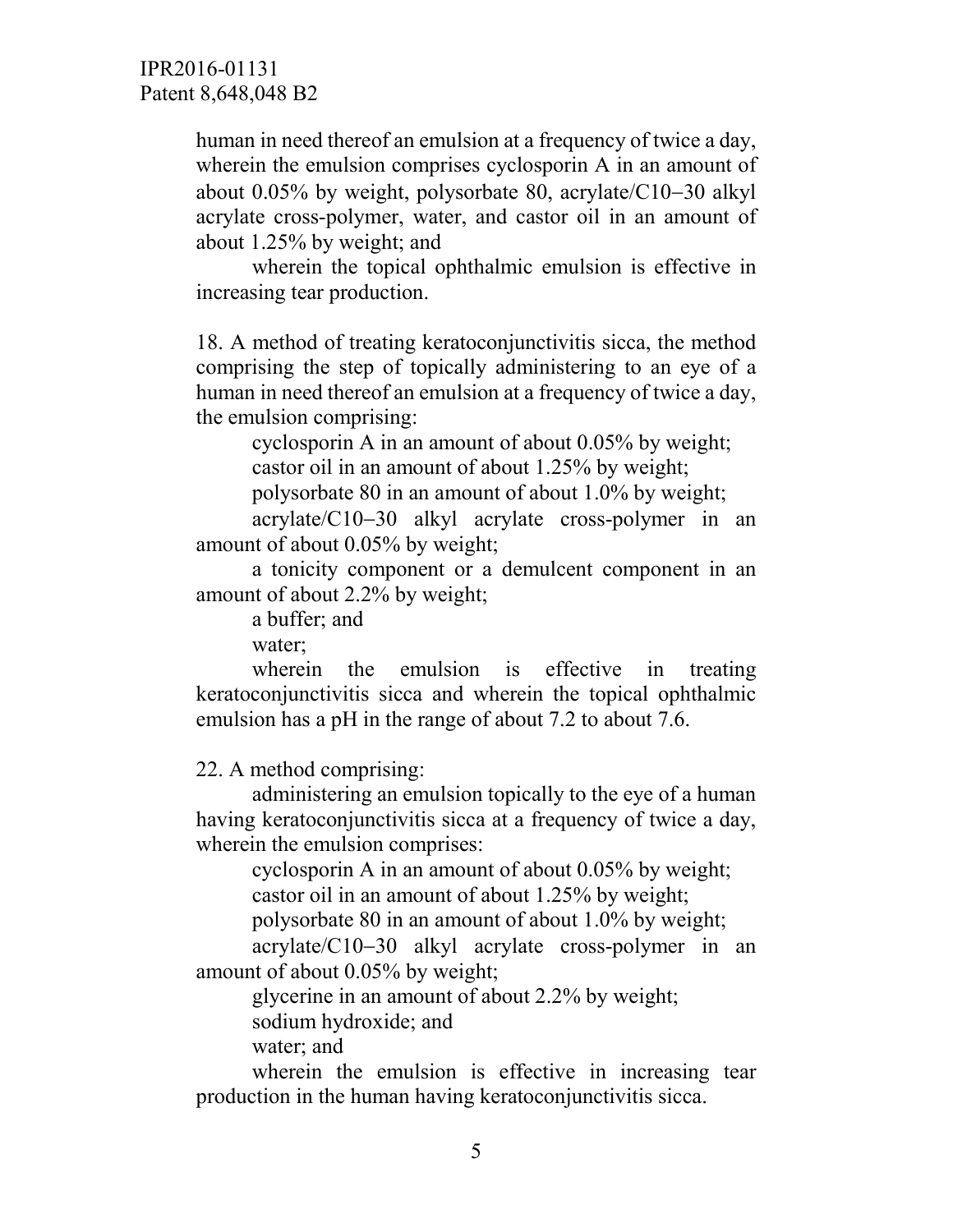Claims 2–17 depend from claim 1, either directly or indirectly.

Claims 19–21 depend from claim 18, either directly or indirectly. Claim 23 depend from claim 22, either directly or indirectly.

# *D. The Asserted Grounds*

 $\overline{a}$ 

Petitioner challenges claims 1−23 of the '048 patent on the following grounds. Pet. 17–18.

| <b>Ground</b> | Reference[s]                                                | <b>Basis</b> | <b>Claims challenged</b>                   |
|---------------|-------------------------------------------------------------|--------------|--------------------------------------------|
|               | Ding '979, $\frac{1}{2}$ and Sall <sup>2</sup>              | § 103        | $1-10$ , $12-14$ , $16-20$ ,<br>22, and 23 |
| 2             | Ding '979, Sall, and<br>Acheampong <sup>3</sup>             | § 103        | 11 and 21                                  |
|               | Ding '979, Sall, and<br>Acheampong, and Glonek <sup>4</sup> | § 103        | 15                                         |

Petitioner further relies on the Declarations of Dr. Mansoor Amiji, Ph.D. (Ex. 1002).

<span id="page-5-2"></span><span id="page-5-1"></span><sup>2</sup> Kenneth Sall et al., *Two Multicenter, Randomized Studies of the Efficacy and Safety of Cyclosporine Ophthalmic Emulsion in Moderate to Severe Dry Eye Disease*, 107 OPHTHALMOLOGY 631−639 (2000) (Ex. 1007, "Sall"). <sup>3</sup> Andrew Acheampong et al., *Cyclosporine Distribution Into The Conjunctiva, Cornea, Lacrimal Gland, And Systemic Blood Following Topical Dosing Of Cyclosporine To Rabbit, Dog, And Human Eyes*, *in* LACRIMAL GLAND, TEAR FILM, AND DRY EYE SYNDROMES 2, BASIC SCIENCE AND CLINICAL RELEVANCE, 1001−1004 (1998) (Ex. 1008, "Acheampong").

<span id="page-5-0"></span><sup>&</sup>lt;sup>1</sup> Ding et al., U.S. Patent No. 5,474,979, issued December 12, 1995 (Ex. 1006, "Ding '979").

<span id="page-5-3"></span><sup>4</sup> Glonek et al., U.S. Patent No. 5,578,586, issued Nov. 26, 1996. Ex. 1009 ("Glonek").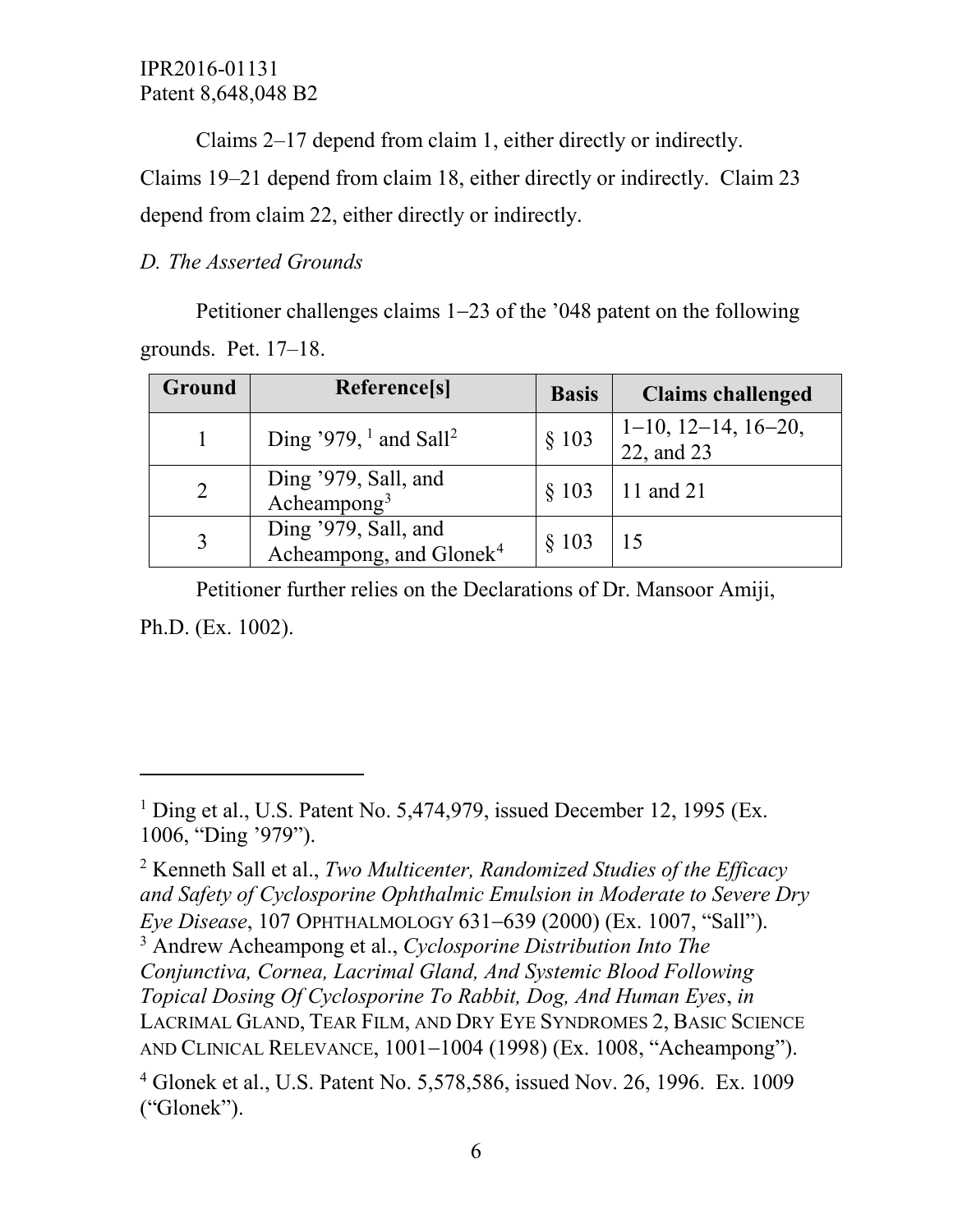### II. ANALYSIS

#### *A. Claim Interpretation*

We interpret claims using the "broadest reasonable construction in light of the specification of the patent in which [they] appear[]." 37 C.F.R. § 42.100(b); *Cuozzo Speed Techs. LLC v. Lee,* 136 S. Ct. 2131, 2144–46 (2016). Under the broadest reasonable construction standard, claim terms are generally given their "ordinary and customary meaning," as would be understood by one of ordinary skill in the art at the time of the invention. *In re Translogic Tech., Inc*., 504 F.3d 1249, 1257 (Fed. Cir. 2007) (quoting *Phillips v. AWH Corp*, 415 F.3d 1303, 1312 (Fed. Cir. 2006)). "Absent claim language carrying a narrow meaning, the PTO should only limit the claim based on the specification . . . when [it] expressly disclaim[s] the broader definition." *In re Bigio*, 381 F.3d 1320, 1325 (Fed. Cir. 2004) (citation omitted). "Although an inventor is indeed free to define the specific terms used to describe his or her invention, this must be done with reasonable clarity, deliberateness, and precision." *In re Paulsen*, 30 F.3d 1475, 1480 (Fed. Cir. 1994).

### *1. "effective in treating"*

Claims 1–17 and 22–23 recite that the emulsion is "effective in increasing tear production," whereas claims 18–21 recite an emulsion that is "effective in treating keratoconjunctivitis sicca." The dependent claims recite other variations such as an emulsion that is "substantially therapeutically effective as a second emulsion" or achieves "at least as much therapeutic effectiveness as a second emulsion."

Petitioner asserts that because the plain meaning of the word "therapeutic" includes palliative as well as curative treatments, the broadest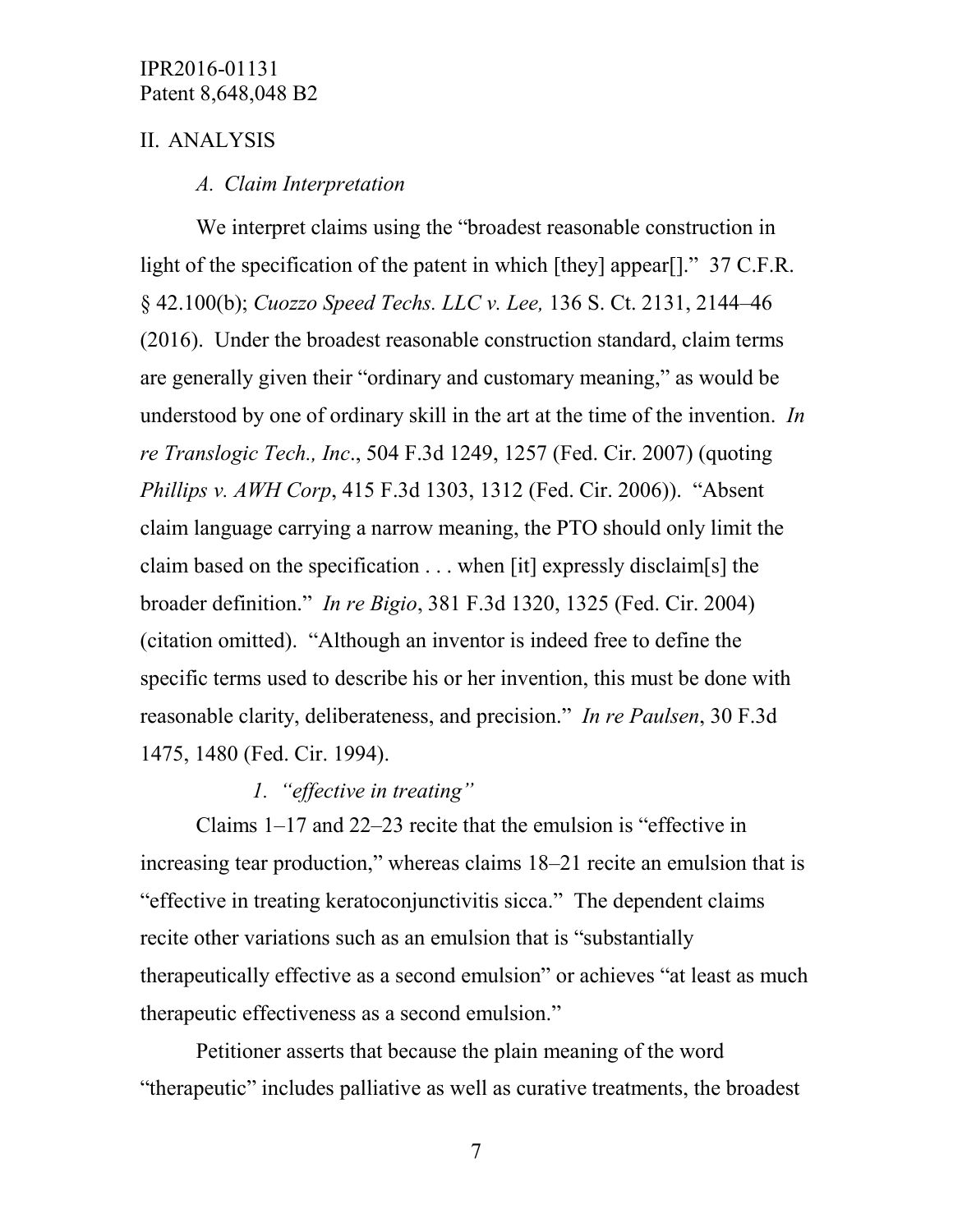reasonable interpretation of the terms includes "an emulsion that is effective in increasing tear production is an example of an emulsion therapeutically effective in treating dry eye disease/KCS" palliative and curative treatments. Pet. 14–15 (citing Ex. 1002 ¶¶ 41–44; Ex. 1022, 3, 7)

Patent Owner argues that an emulsion that is "effective in treating keratoconjunctivitis sicca" must treat the disease itself, and not just its symptoms. Prelim. Resp. 21–23. Patent Owner also argues that the inability to produce tears is a hallmark of dry eye disease and that an emulsion that is "effective in increasing tear production" must address the inability to produce natural tears, as opposed to supplementing with artificial tears. *Id.* at 21–22. According to Patent Owner, its construction is supported by a dictionary definition of "therapeutic," defined as "[r]elating to therapeutics or to the treatment, remediating, or curing of a disease or disorder." *Id.* at 22 (citing Ex. 2005). Patent Owner contrasts this definition of "therapeutic" with the definition of "palliative," defined as "[r]educing the severity of; denoting the alleviation of symptoms without curing the underlying disease," thereby suggesting that the phrase "therapeutically effective" would not include palliative effects. *Id.* at 22 n.3 (citing Ex. 2007).

We disagree. The definition of "therapeutic" provided by the Patent Owner does not require a cure of a disease or disorder, but also includes either treatment or remediating of a disease or disorder; a cure is not necessarily required. We thus conclude, on the current record, that the ordinary meaning of the phrase "therapeutically effective" is not so specific so as to exclude palliative effects.

Patent Owner further argues that the specification supports its construction because the '048 patent uses the word "therapeutic" in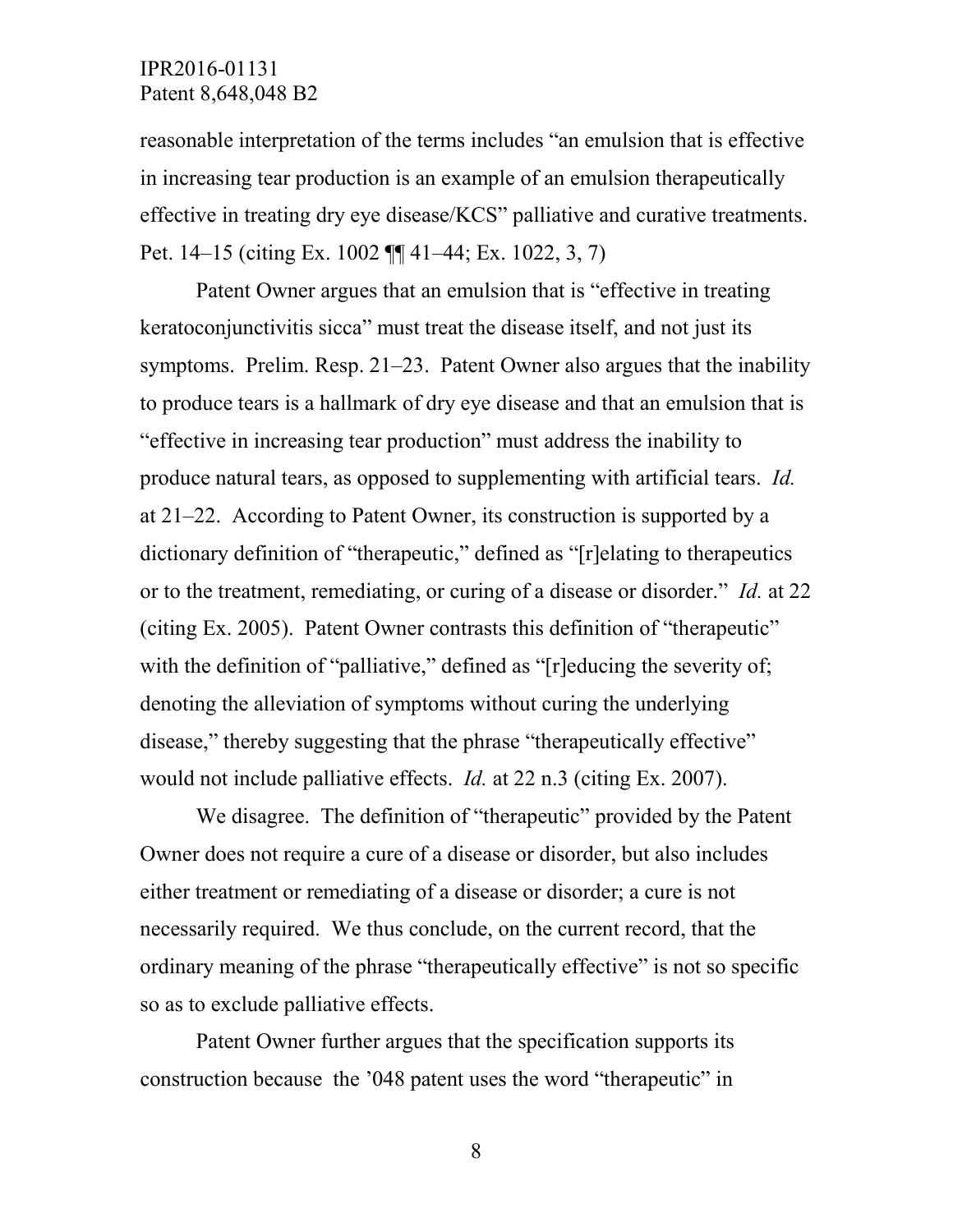connection with the action of cyclosporin. *Id.* at 22. Patent Owner further argues that "the '048 patent specification does not use the word 'therapeutic' to refer to the activity of the other components of the emulsion, including castor oil." *Id.* at 22. We disagree. Contrary to Patent Owner's assertion, the specification does refer to the "therapeutic effects" of castor oil: "it is believed that castor oil includes a relatively high concentration of ricinoleic acid which itself may be useful in benefitting ocular tissue and/or in providing one or more therapeutic effects when administered to an eye." Ex. 1001, 9:50–55 (emphasis added). Thus, notwithstanding Patent Owner's extrinsic evidence it offers in support of its more-limited construction (Prelim. Resp. 21–23), we decline to construe the claims in a manner inconsistent with the specification.

That being said, at this stage of the proceeding, we find that "effective in increasing tear production" does not require further construction as its meaning is clear on its face. We also find that "effective in treating keratoconjunctivitis sicca" encompasses both the treatment of the symptoms of dry eye disease as well as the disease itself.

#### *2. Remaining Claim Terms*

We determine that no explicit construction of any claim term is necessary to determine whether to institute a trial in this case. *See, e.g.*, *Wellman, Inc. v. Eastman Chem. Co.*, 642 F.3d 1355, 1361 (Fed. Cir. 2011) ("[C]laim terms need only be construed 'to the extent necessary to resolve the controversy.'") (quoting *Vivid Techs., Inc. v. Am. Sci. & Eng'g, Inc*., 200 F.3d 795, 803 (Fed. Cir. 1999)).

At this stage of the proceeding, we have not made a final determination as to the construction of any claim term.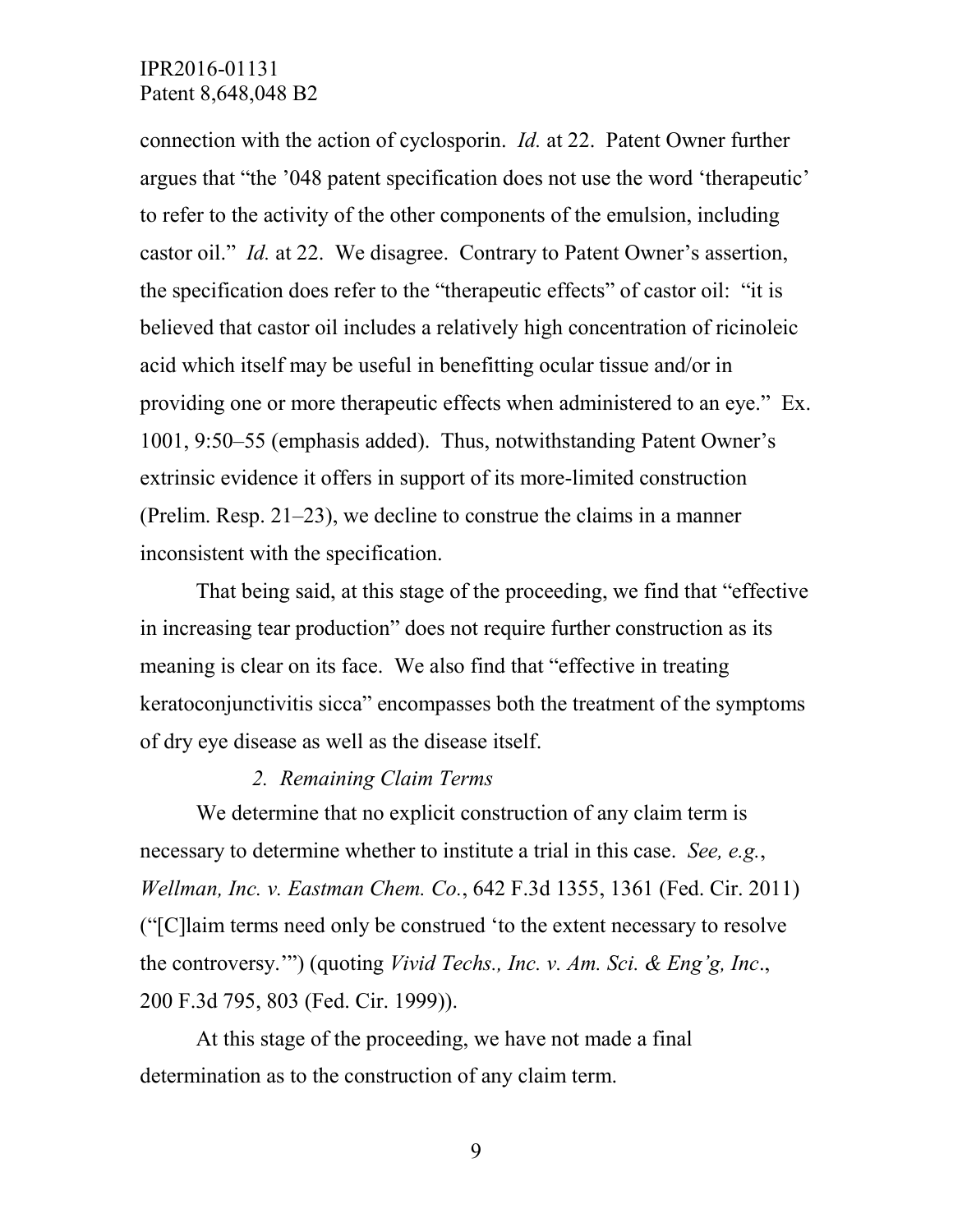# *B. Principles of Law*

An *inter partes* review may be instituted only if "the information presented in the [Petition and Preliminary Response] shows that there is a reasonable likelihood that the petitioner would prevail with respect to at least 1 of the claims challenged in the petition." 35 U.S.C. § 314(a). To prevail in its challenges to the patentability of the claims, a petitioner must establish facts supporting its challenges by a preponderance of the evidence. 35 U.S.C. § 316(e); 37 C.F.R. § 42.1(d).

We analyze the proposed grounds of unpatentability in accordance with the following stated principles.

A patent may not be obtained if the differences between the subject matter sought to be patented and the prior art are such that the subject matter as a whole would have been obvious at the time the invention was made to a person having ordinary skill in the art to which the subject matter pertains. 35 U.S.C. § 103(a). The legal question of obviousness is resolved on the basis of underlying factual determinations, including: (1) the scope and content of the prior art; (2) any differences between the claimed subject matter and the prior art; (3) the level of skill in the art; and (4) objective evidence of nonobviousness, i.e., secondary considerations. *See Graham v. John Deere Co.*, 383 U.S. 1, 17–18 (1966).

In *KSR International Co. v. Teleflex Inc.*, the Supreme Court stated that an invention may be found obvious if trying a course of conduct would have been obvious to a person having ordinary skill:

When there is a design need or market pressure to solve a problem and there are a finite number of identified, predictable solutions, a person of ordinary skill has good reason to pursue the known options within his or her technical grasp. If this leads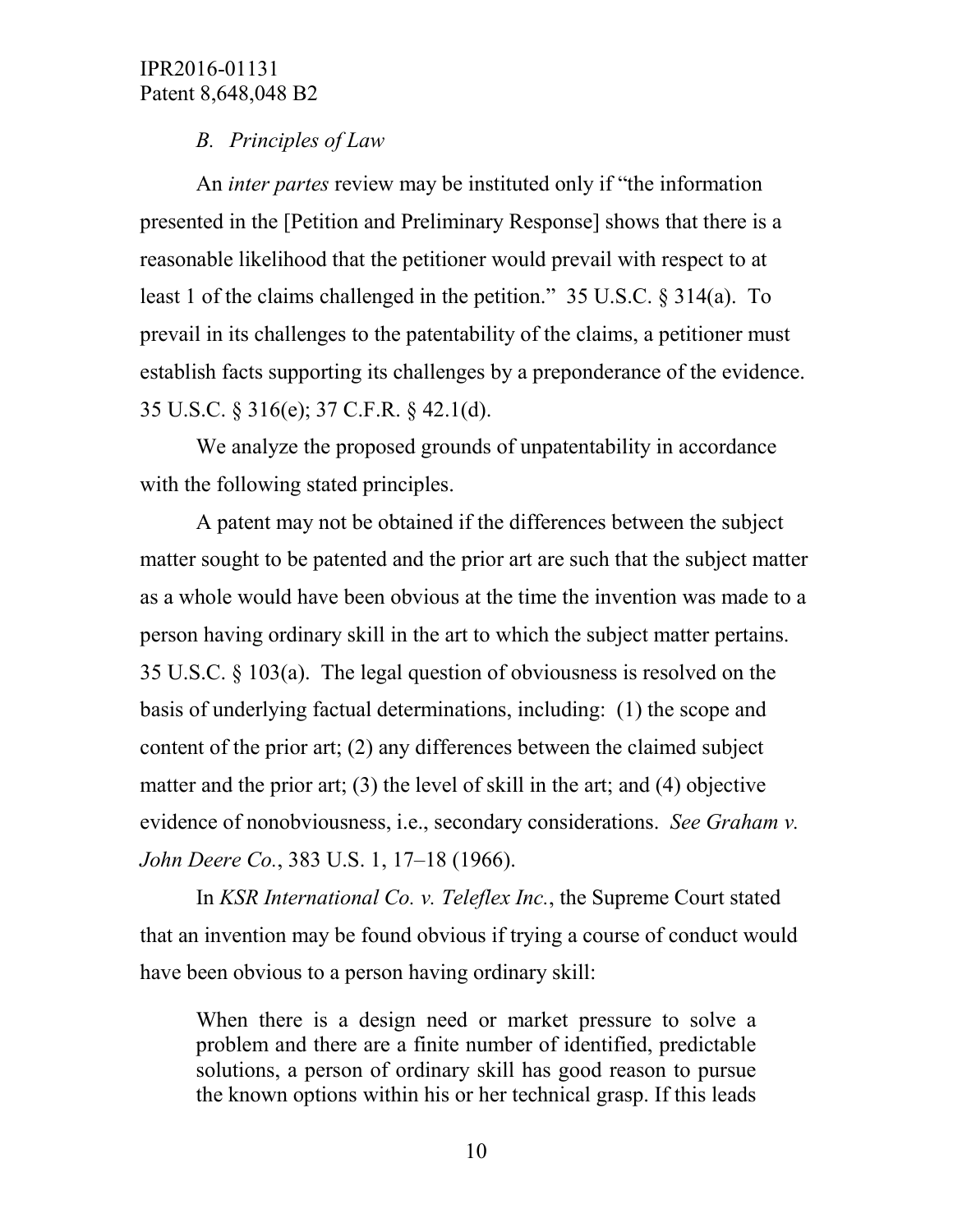to the anticipated success, it is likely the product not of innovation but of ordinary skill and common sense. In that instance the fact that a combination was obvious to try might show that it was obvious under § 103.

550 U.S. 398, 421 (2007). "*KSR* affirmed the logical inverse of this statement by stating that § 103 bars patentability unless 'the improvement is more than the predictable use of prior art elements according to their established functions.'" *In re Kubin*, 561 F.3d 1351, 1359−60 (Fed. Cir. 2009) (citing *KSR*, 550 U.S. at 417).

The factual inquiries for an obviousness determination also include secondary considerations based on evaluation and crediting of objective evidence of nonobviousness. *Graham*, 383 U.S. at 17−18. Notwithstanding what the teachings of the prior art would have suggested to one with ordinary skill in the art at the time of the invention, the totality of the evidence submitted, including objective evidence of nonobviousness, may lead to a conclusion that the claimed invention would not have been obvious to one with ordinary skill in the art*. In re Piasecki*, 745 F.2d 1468, 1471–72 (Fed. Cir. 1984).

Such a conclusion, however, requires the finding of a nexus to establish that the evidence relied upon traces its basis to something novel in the claim and not to something in the prior art. *Institut Pasteur & Universite Pierre et Marie Curie v. Focarino*, 738 F.3d 1337, 1347 (Fed. Cir. 2013). Generally, objective evidence of nonobviousness must be shown to have a nexus. *In re GPAC Inc*., 57 F.3d 1573, 1580 (Fed. Cir. 1995) (nexus generally); *In re Kao*, 639 F.3d 1057, 1069 (Fed. Cir. 2011) (unexpected results); *In re Huang*, 100 F.3d 135, 140 (Fed. Cir. 1996) (commercial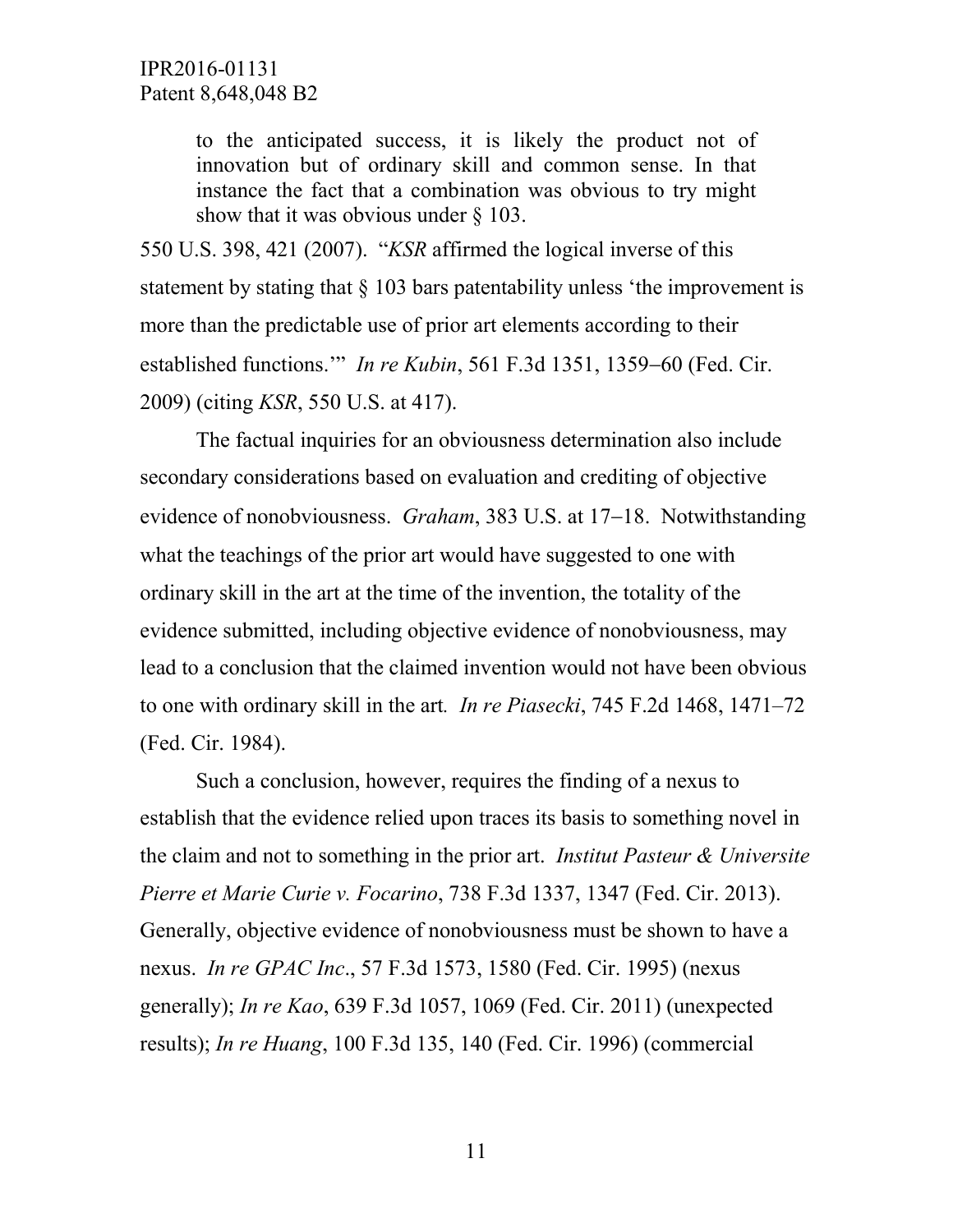success); *Rambus Inc. v. Rea*, 731 F.3d 1248, 1256 (Fed. Cir. 2013) (longfelt need).

Objective evidence of nonobviousness also must be reasonably commensurate in scope with the claim. *Kao*, 639 F.3d at 1068. This does not mean that the proffered evidence must reach every embodiment within the scope of the claim, so long as there is an "adequate basis to support the conclusion that other embodiments falling within the claim will behave in the same manner." *Id.*

### *C. Content of the Prior Art*

Petitioner relies upon the following prior art in its challenges.

*1. Ding '979 (Ex. 1006)* 

Ding '979, assigned to Patent Owner, relates to ophthalmic emulsions including cyclosporin, castor oil, and polysorbate 80 that have a high comfort level and low irritation potential. Ex. 1006, cover, 1:4–9. Ding '979 explains that cyclosporins have "known immunosuppressant activity" and have been found "effective in treating immune medicated keratoconjunctivitis sicca (KCS or dry eye disease) in a patient suffering therefrom." *Id.* at 1:10–16. Although the solubility of cyclosporins in water is extremely low, cyclosporins have some solubility in oily preparations containing higher fatty acid glycerides such as castor oil. *Id.* at 1:40–41, 2:39–42. Ding '979 notes, however, that formulations with a high concentration of oils have several drawbacks, including exacerbation of the symptoms of dry eyes and low thermodynamic activity of cyclosporin, which leads to poorer drug bioavailability. *Id.* at 2:42–57. Accordingly, Ding '979 "is directed to an emulsion system which utilizes higher fatty acid glycerides but in combination with polysorbate 80 which results in an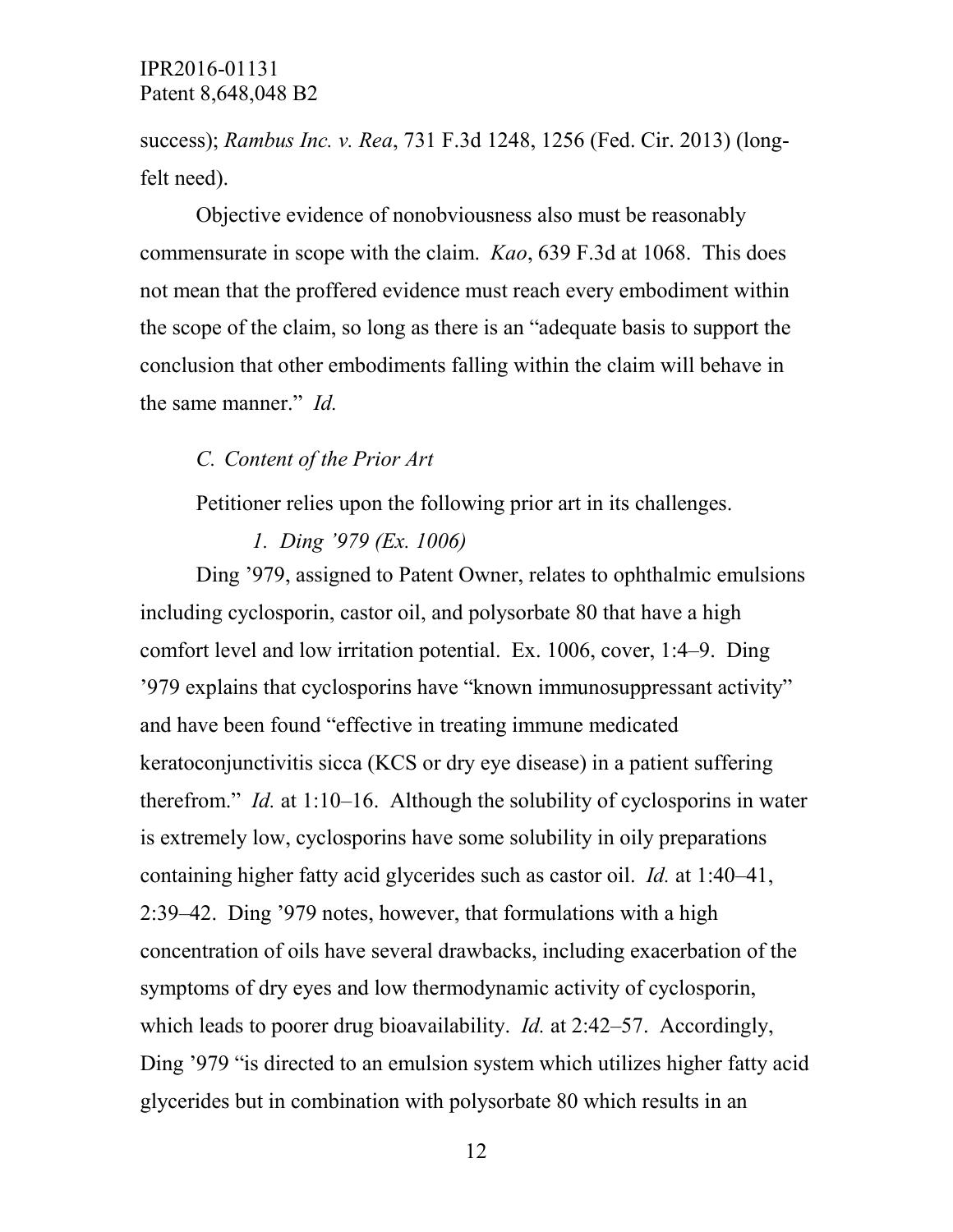emulsion with a high comfort level and low irritation potential suitable for delivery of medications to sensitive areas such as ocular tissues." *Id.* at  $2:65-3:3$ .

Ding '979 discloses that the preferable weight ratio of CsA to castor oil is below 0.16, and more preferably between 0.12 and 0.02. *Id.* at 3:15– 20. Specifically, Ding '979 discloses several compositions as Example 1, shown below:

|                | Example 1   |             |             |             |             |  |
|----------------|-------------|-------------|-------------|-------------|-------------|--|
|                | Α           | в           | C           | D           | Е           |  |
| Cyclosporin A  | 0.40%       | 0.20%       | 0.20%       | 0.10%       | 0.05%       |  |
| Castor oil     | 5.00%       | 5.00%       | 2.50%       | 1.25%       | 0.625%      |  |
| Polysorbate 80 | 1.00%       | 1.00%       | 1.00%       | 1.00%       | 1.00%       |  |
| Pemulen ®      | 0.05%       | 0.05%       | 0.05%       | 0.05%       | 0.05%       |  |
| Glycerine      | 2.20%       | 2.20%       | 2.20%       | 2.20%       | 2.20%       |  |
| <b>NaOH</b>    | qs          | qs          | qs          | qs          | qs          |  |
| Purified water | qs          | qs          | qs          | qs          | qs          |  |
| pН             | $7.2 - 7.6$ | $7.2 - 7.6$ | $7.2 - 7.6$ | $7.2 - 7.6$ | $7.2 - 7.6$ |  |

*Id.* at 4:32–43. Example 1 identifies compositions A through E, which contain varying amounts of CsA, castor oil, polysorbate 80, Pemulen®(an acrylate/C10-30 alkyl acrylate cross-polymer) (*id.* at 4:1–5), glycerine, sodium hydroxide, and purified water at a pH range of 7.2–7.6. *Id.* at 4:32– 43. According to Ding '979, the formulations of Example 1 was "made for treatment of keratoconjunctivitis sicca (dry eye) syndrome." *Id.* at 5:10–12.

### *2. Sall (Ex. 1007)*

Sall describes the results of two identical clinical trials—supported by a grant from Patent Owner—in which patients were treated twice daily with either CsA 0.05% or 0.1% ophthalmic emulsions or vehicle for six months. Ex. 1007, Abstract, 631. The study sought to compare the efficacy and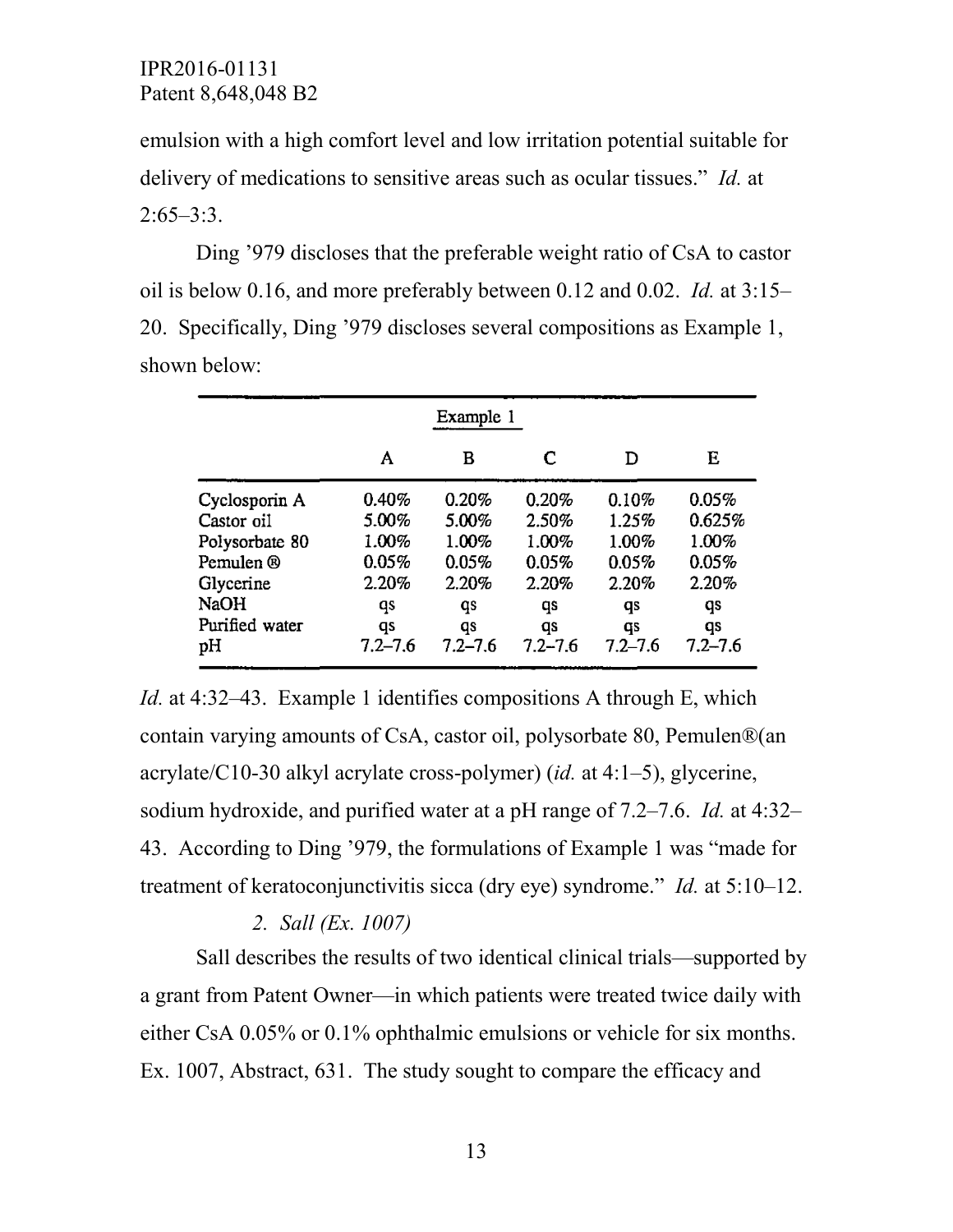safety of CsA 0.05% and 0.1% to vehicle in patients with moderate to severe dry eye disease. *Id.* Sall found that "topical treatment with either CsA 0.05% or 0.1% resulted in significantly greater improvements than vehicle treatment in two objective signs of dry eye disease." *Id.* at 637. Sall also found that treatment with CsA 0.05% resulted in significantly greater improvements in several subjective parameters. *Id.* Sall also found that trough blood concentrations of CsA were undetectable in all samples of CsA 0.05%, whereas CsA was quantifiable in only six samples for six different patients in the CsA 0.1% group. *Id.*

Sall notes that the only treatments available for dry eye disease are palliative in nature. *Id.* at 638. In light of the results of the study, Sall states that it "represents the first therapeutic treatment specifically for dry eye disease and a significant breakthrough in the management of this common and frustrating condition." *Id.*

#### *3. Acheampong (Ex. 1008)*

Acheampong describes a study by Patent Owner as part of its evaluation of the clinical efficacy of 0.05%–0.4% cyclosporin emulsion for the treatment of immuno-inflammatory eye diseases such as dry eye syndrome. Ex. 1008, 1001. Acheampong describes the results of its research to determine the ocular tissue distribution of cyclosporin in rabbits and dogs, and to compare tissue concentrations in rabbits, dogs, and humans after topical administration. *Id.*

In the study of humans, the subjects with dry eye disease received an eyedrop of vehicle or 0.05%, 0.1%, 0.2%, or 0.4% cyclosporin emulsions twice daily for 12 weeks. *Id.* at 1002. Blood samples were collected from all subjects at morning troughs after 1, 4, and 12 weeks of dosing, and from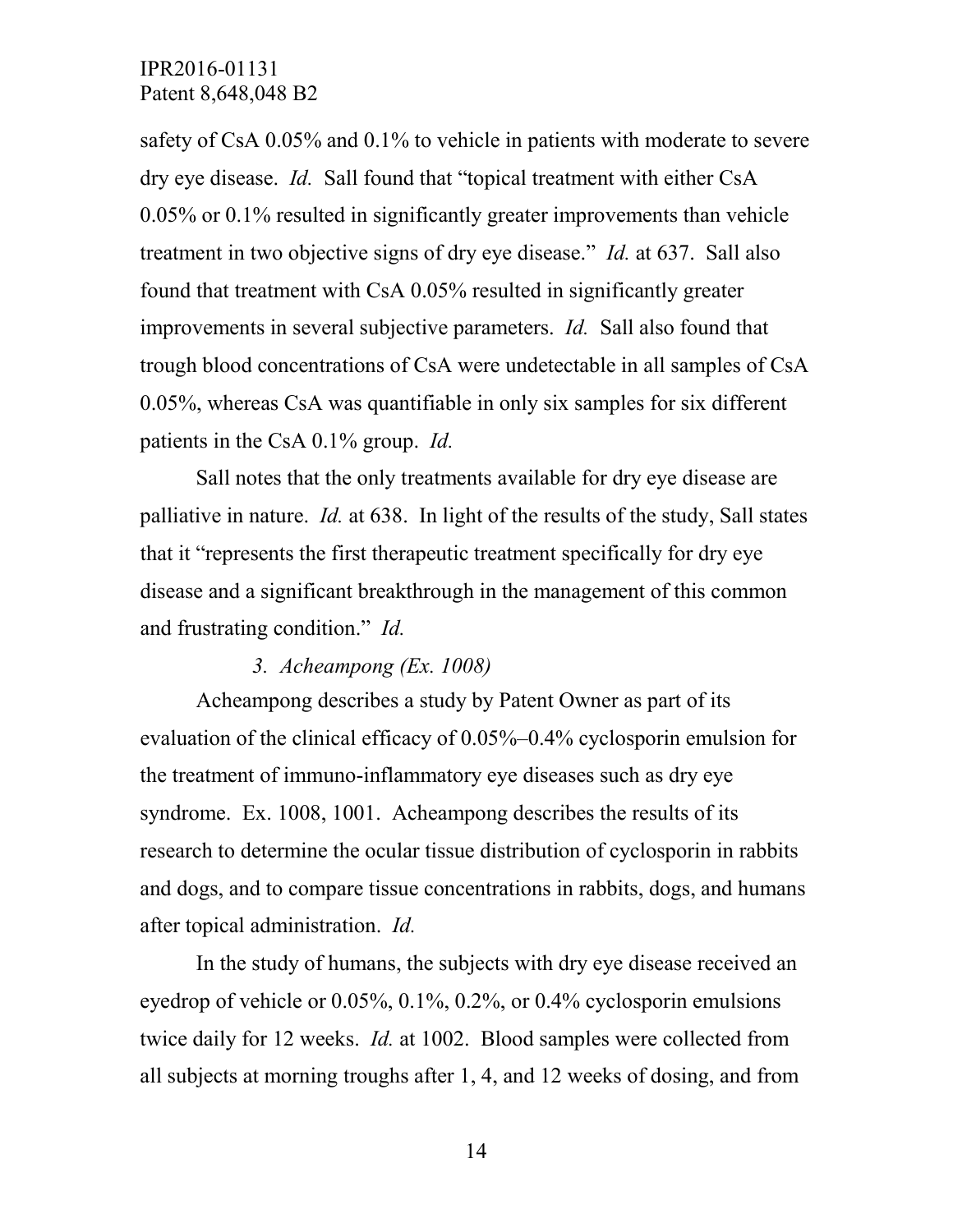certain subjects at 1, 2, and 4 hours after the last dose at week 12. *Id.* Acheampong found that the human blood cyclosporin A concentrations were less than 0.2 ng/ml for each emulsion, which is lower than the 20−100 ng/ml blood trough concentration used for monitoring the safety of patients receiving systemic cyclosporin therapy. *Id.*

#### *4. Glonek (Ex. 1009)*

Glonek relates to a composition for augmenting and maintaining a stable tear film over the ocular surface and delivering a medicine to the eye without causing substantial blurring of vision. Ex. 1009, 1:21–29. Glonek explains that an emulsion over the surface of the eye is expected to cause blurring, which is likely to occur until the emulsion differentiates. *Id.* at 6:37–42. If the emulsion is too stable, excess emulsion will be discharged from the eye. *Id.* at 6:42–44. Thus, Glonek states that it is preferred that an emulsion be stable for long term storage, but rapidly differentiate in the eye. *Id.* at 6:48–50.

### *D. Asserted Grounds of Unpatentability*

*1. Obviousness of Claims 1*−*10, 12*−*14, 16*−*20, 22, and 23 Based on Ding '979 and Sall*

Petitioner contends that claims 1−10, 12−14, 16−20, 22, and 23 are rendered obvious by the combined teachings of Ding '979 and Sall. Pet. 22– 40. Petitioner sets forth the foregoing teachings of Ding '979 and Sall and provides a detailed discussion and claim charts explaining how each claim limitation of the challenged claims is disclosed in Ding '979 and/or Sall. *Id*. The issue before us is whether it would have been obvious to use the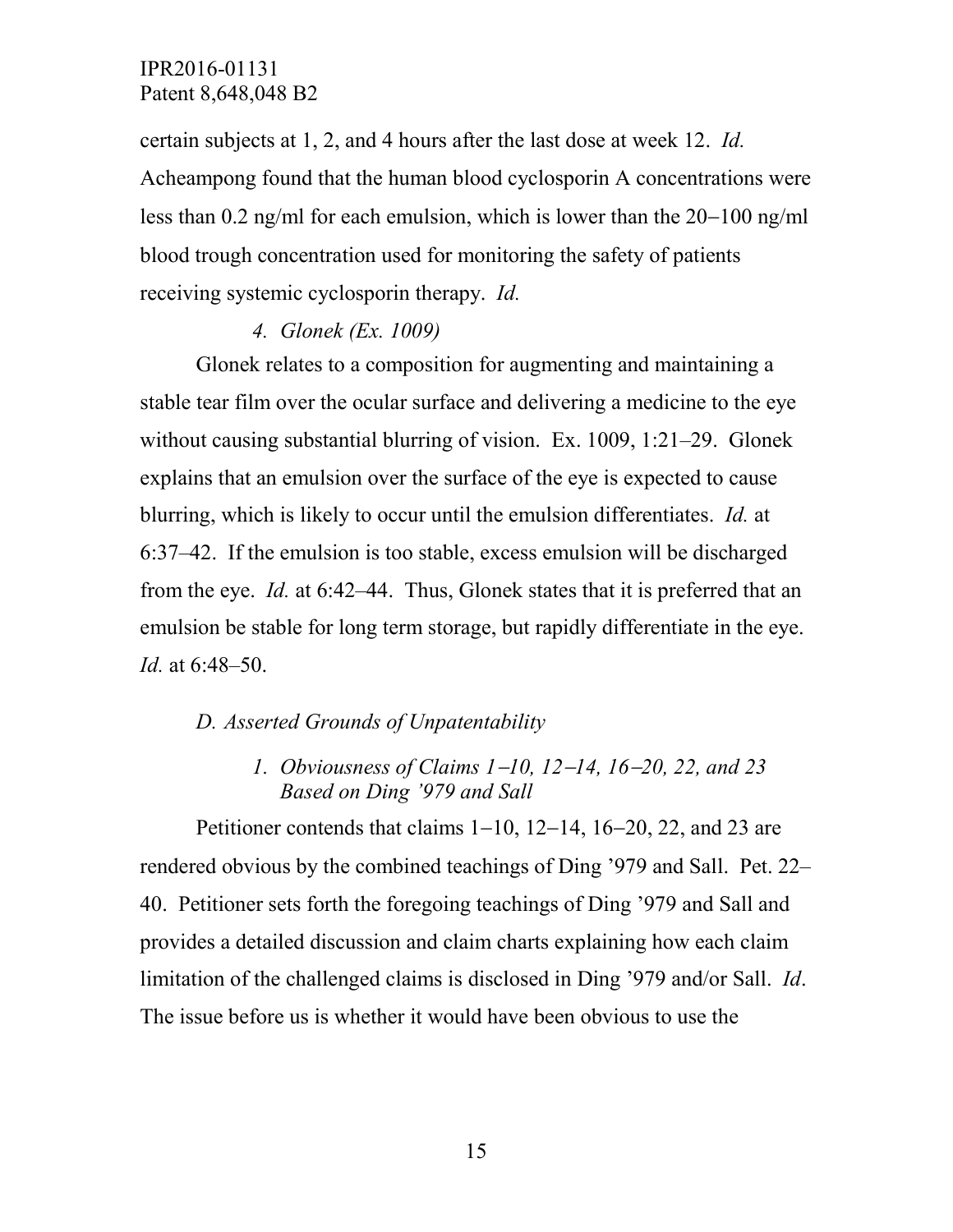particular concentrations of 0.05% CsA and 1.25% castor oil recited in the challenged claims. *Id.*

Ding '979 specifically identifies examples that include 0.05% CsA and 1.25% castor oil, albeit not as part of the same composition. Ex. 1006, 4:32–43. Petitioner contends, however, Sall "provides a strong rationale to deliver 0.05% CsA using the 1.25% castor oil vehicle taught by Ding '979 (Example 2C)." Pet. 31. Petitioner contends that Sall teaches that either the 0.05% or 0.10% CsA emulsion is therapeutically effective in increasing tear production and treating dry eye disease/KCS. *Id.* (citing Ex. 1007, 632, 638; EX1002 ¶¶ 83, 106). Petitioner contends that Sall discloses that the vehicle used in the study reported in Sall (castor oil) "contributed to the overall improvements observed in all treatment groups in this study." *Id.* Petitioner further contends that:

The 1.25% castor oil vehicle is the only vehicle from Ding '979 Example 2 for which both 0.05% and 0.10% CsA have a ratio of CsA-to-castor oil inside Ding '979's more preferred range of between 0.12 and 0.02 (*id.* at 3:17-20) and also within the ratio range found with each of the Example 1 emulsions  $(0.04 - 0.08)$ .

*Id.* at 31 (citing Ex. 1006, 3:17–20). Finally, Petitioner provides the following rationale for combining Ding '979 and Sall:

In light of Ding '979 and Sall, a person of ordinary skill in the art would have had a reasonable expectation that this emulsion would be effective in treating KCS and in increasing tear production (including in a human with KCS). EX1002, ¶109. As explained by Dr. Amiji, it would have been a routine matter for a skilled artisan to make and then confirm the efficacy of the emulsion comprising 1.25% castor oil and 0.05% CsA.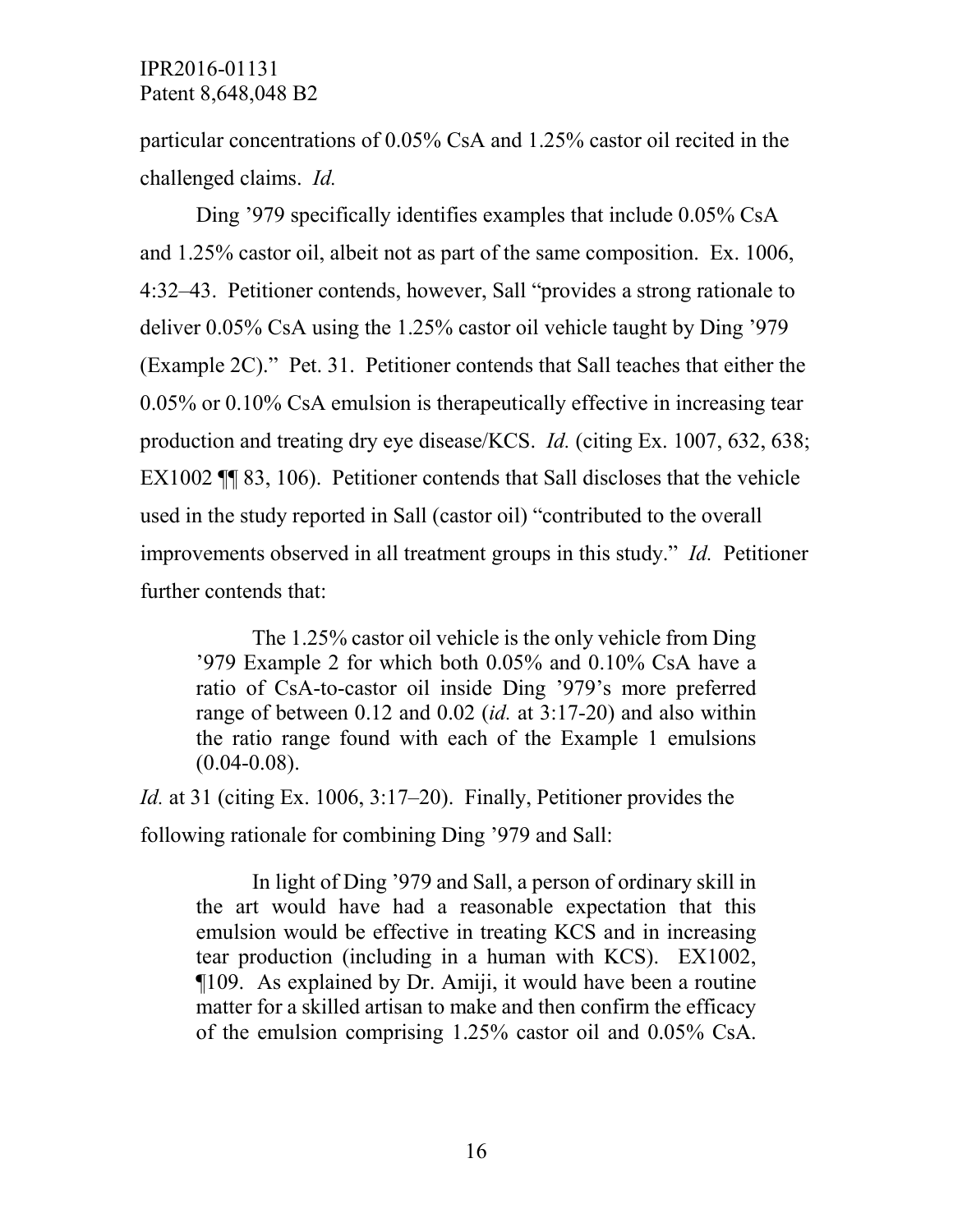EX1002, ¶109; EX1001, 14:14–16 ("These compositions are produced in accordance with well known techniques[.]"). *Id.* at 32.

Patent Owner argues in its Preliminary Response that this case is closely analogous to *Allergan, Inc. v. Sandoz Inc.*, 796 F.3d 1293 (Fed. Cir. 2015), in which the court addressed the obviousness of claims requiring specific amounts of about 0.01% bimatoprost and about 200 ppm benzalkonium chloride (BAK) over prior art that generally taught a formulation comprising 0.001%–1% bimatoprost and 0–1000 ppm BAK. Prelim. Resp. 24–37. We agree that the issues are similar. In *Allergan*, the court reiterated the framework for evaluating obviousness in the context of a claimed invention falling within a broader range disclosed in the prior art:

[W]here there is a range disclosed in the prior art, and the claimed invention falls within that range, a relevant inquiry is whether there would have been a motivation to select the claimed composition from the prior art ranges . . . . In those circumstances, "the burden of production falls upon the patentee to come forward with evidence that (1) the prior art taught away from the claimed invention; (2) there were new and unexpected results relative to the prior art; or (3) there are other pertinent secondary considerations."

796 F.3d at 1304–5 (citation omitted) (quoting *Galderma Labs., L.P. v. Tolmar, Inc.*, 737 F.3d 731, 737–38 (Fed. Cir. 2013)).

Upon consideration of the arguments set forth in the Petition and Preliminary Responses, we conclude that Petitioner has shown a reasonable likelihood that a skilled artisan would have found it obvious to optimize the castor oil concentration in the emulsion to reach the claimed amount of 1.25% by balancing the need to minimize any undesirable effects associated with castor oil used at an excessive concentration with the desire to take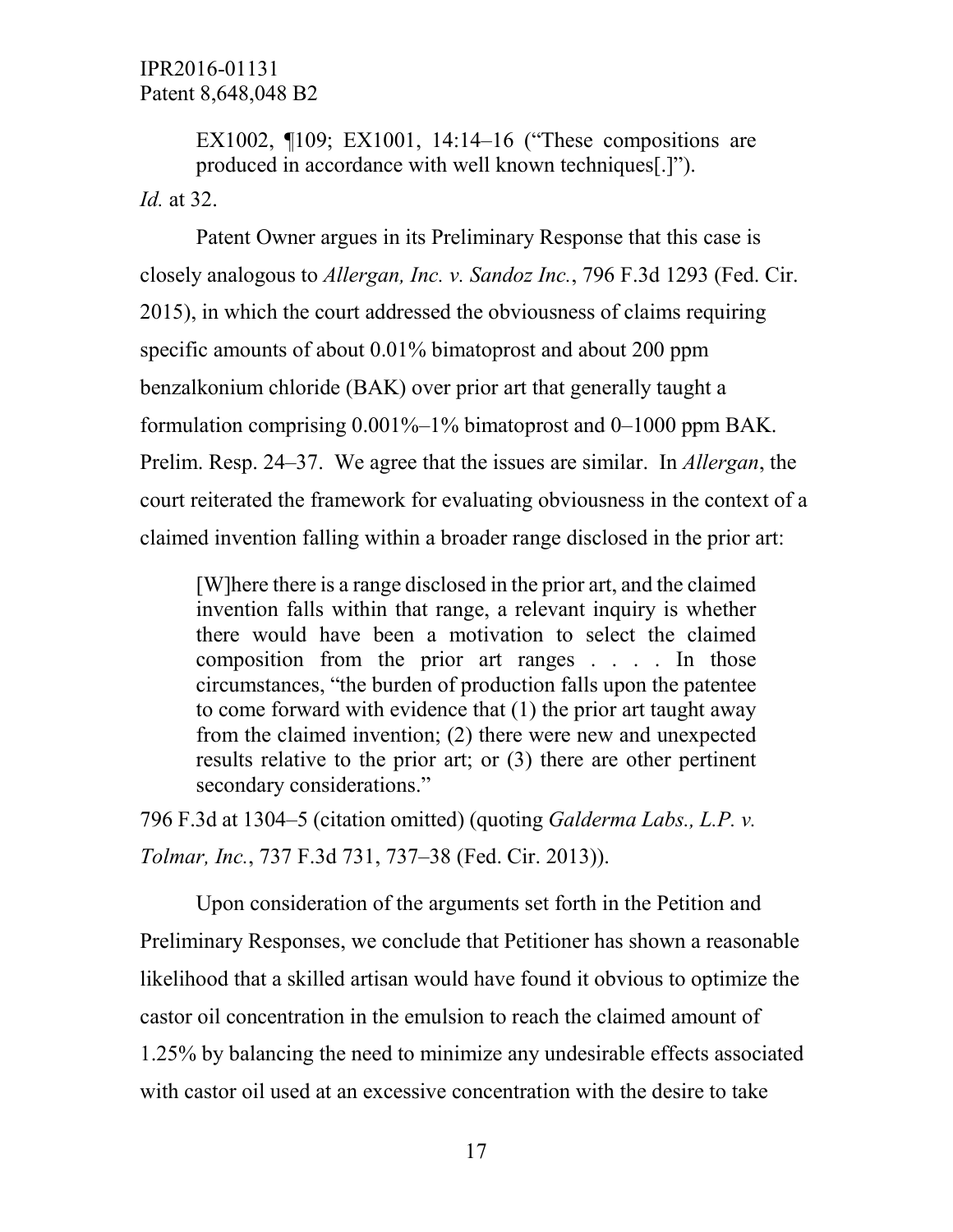$\overline{a}$ 

advantage of the "substantial palliative benefits" of castor oil for the treatment of dry eye. Prelim. Resp. 29 (citing Ex. 1007, 8). *See In re Peterson*, 315 F.3d 1325, 1330 (Fed. Cir. 2003) ("The normal desire of scientists or artisans to improve upon what is already generally known provides the motivation to determine where in a disclosed set of percentage ranges is the optimum combination of percentages."); *In re Boesch*, 617 F.2d 272, 276 (CCPA 1980) ("[D]iscovery of an optimum value of a result effective variable in a known process is ordinarily within the skill of the art.").

Petitioner's evidence of obviousness, in accordance with *Allergan*, shifts the burden of production to Patent Owner to come forward with evidence of teaching away, unexpected results, or other secondary considerations. As evidence of unexpected results, Patent Owner points to data presented as part of the Declarations of Dr. Rhett Schiffman and Dr. Mayssa Attar, which were submitted during prosecution. Prelim Resp. 15−17, 20−21. Patent Owner asserts that these data "show[ed] that the claimed emulsions . . . performed better than the Ding '979 emulsions containing 0.05% cyclosporin/0.625% castor oil, and at least as well as the Ding '979 emulsions containing 0.10% cyclosporin/1.25% castor oil, despite PK data that predicted the opposite should have been true." *Id.* at 31–32. We have considered the declarations submitted during prosecution, but note that neither Dr. Schiffman nor Dr. Attar has yet been subject to cross-examination in this proceeding.<sup>[5](#page-17-0)</sup> At this preliminary stage, we determine

<span id="page-17-0"></span><sup>5</sup> Routine discovery in an *inter partes* review includes "the deposition of witnesses submitting affidavits or declarations." *See* 35 U.S.C.  $§ 316(a)(5)(A).$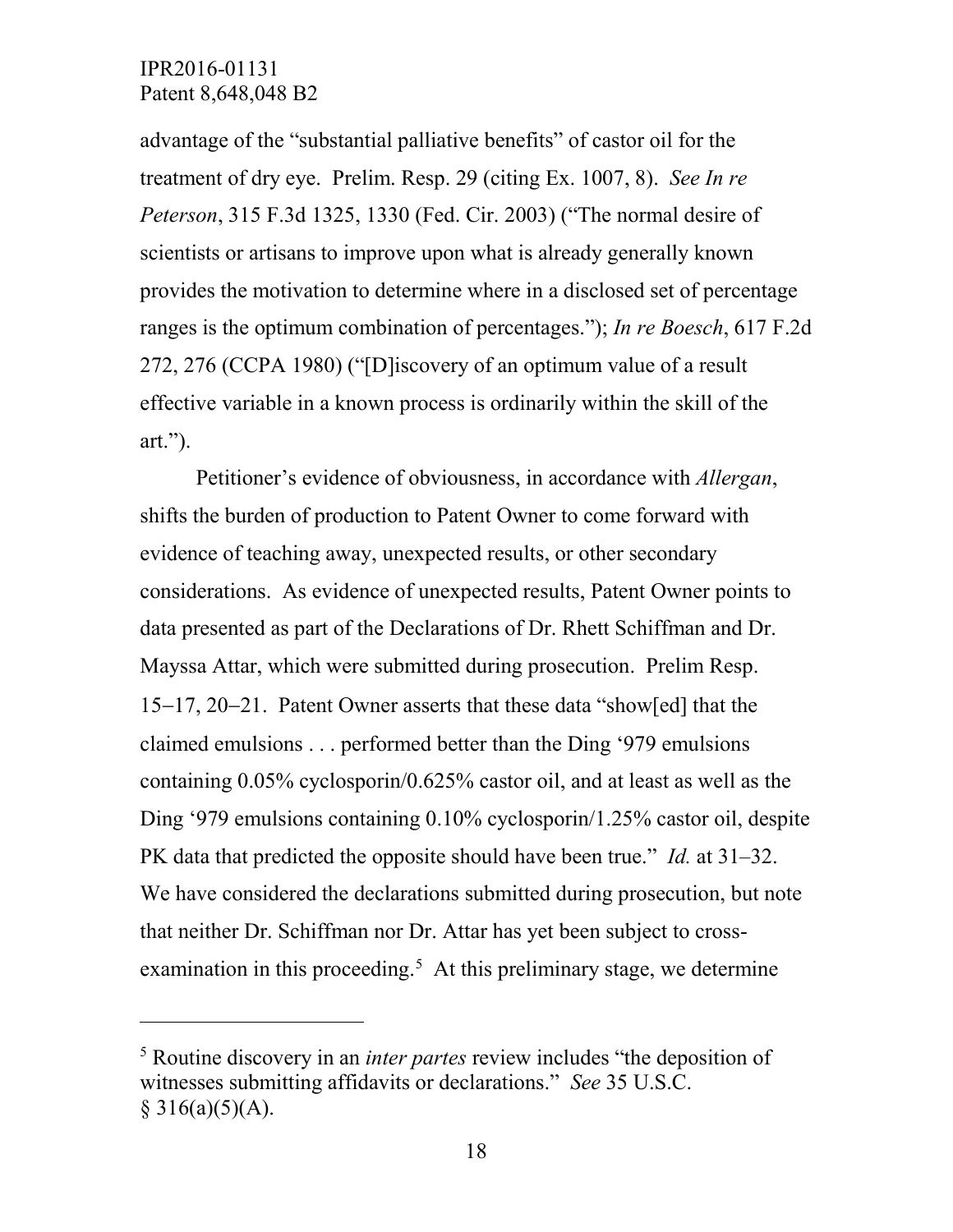that it is more appropriate to allow further evidence regarding any alleged unexpected results or other secondary considerations to be developed during trial.

Patent Owner further argues that there was no reasonable expectation that increasing castor oil concentration would increase therapeutic efficacy. *Id.* at 29–31. In particular, Patent Owner contends that Sall distinguishes between therapeutic and palliative treatments, and that the vehicle is not responsible for the "clinically significant" effects observed. *Id.* at 30. Accordingly, Patent Owner asserts that a person of ordinary skill reading Sall would not have expected to achieve this level of efficacy by increasing the amount of castor oil relative to the amounts disclosed in Ding '979. *Id.* Patent Owner's argument, however, relies on its construction of "therapeutically effective" as excluding palliative treatments. As explained above, we decline to so limit the term. Accordingly, we are not persuaded by Patent Owner's argument.

Thus, based on the arguments presented and evidence of record, we determine that Petitioner has demonstrated a reasonable likelihood that claims 1−10, 12−14, 16−20, 22, and 23 are obvious over the teachings of Ding '979 and Sall.

## *2. Obviousness of Claims 11 and 21 Based on Ding '979, Sall, and Acheampong*

Petitioner asserts that claims 11 and 21 are unpatentable as obvious over Ding '979, Sall, and Acheampong. Pet. 45–47. Patent Owner opposes for the same reasons stated with respect to claims 1 and 18 above. Prelim.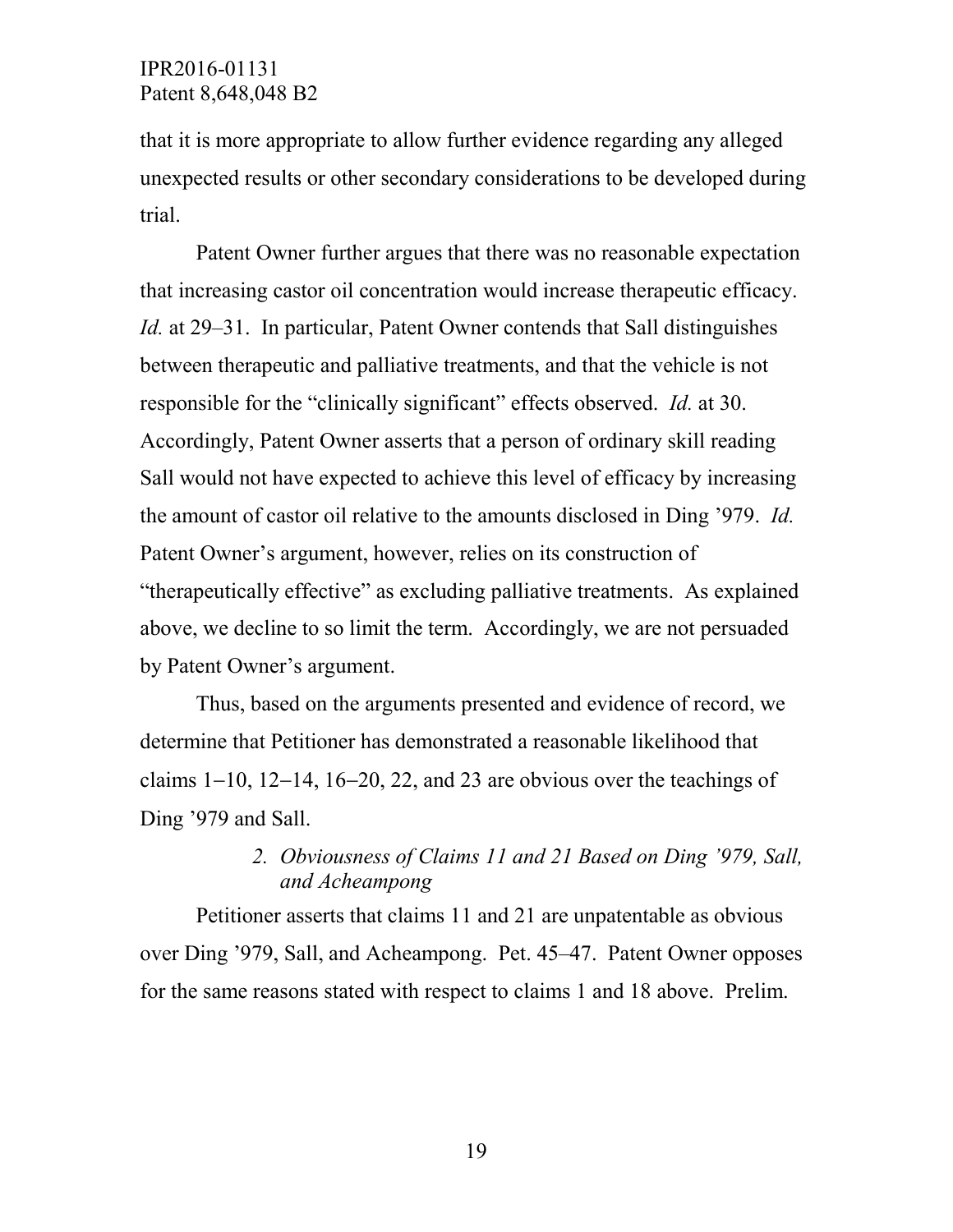Resp. 34. We incorporate here our findings and discussion above regarding the teachings of Ding '979 and Sall.

Claims 11 and 21 depend directly from claims 1 and 18 and further recite as follows: "wherein, when the emulsion is administered to the eye of a human in an effective amount in treating keratoconjunctivitis sicca, the blood of the human has substantially no detectable concentration of the cyclosporin A." Petitioner asserts that Acheampong teaches that an emulsion with 0.05% CsA resulted in no detectable CsA in the blood, even at the maximum time point. Pet. 41−42 (citing Ex. 1008, 6 (Table 1); Ex. 1002 ¶ 120). Petitioner further asserts that "Acheampong and Sall together provide one of ordinary skill in the art with a reasonable expectation of success that when the 0.05% CsA emulsion is administered to the eye there is 'substantially no detectable concentration of cyclosporin A' in the blood." *Id.* at 41 (citing Ex. 1002 ¶ 121).

Based on the arguments presented and evidence of record, we determine that Petitioner has demonstrated a reasonable likelihood that claims 11 and 21 are obvious over the teachings of Ding '979, Sall, and Acheampong.

*3. Obviousness over Ding '979, Sall, Acheampong, and Glonek* Claim 15 depends from claim 1, and further recites that "the emulsion breaks down more quickly in the eye of a human, . . . thereby reducing vision distortion in the eye of the human as compared to a second emulsion that contains only 50% as much castor oil."

Petitioner asserts that Glonek teaches minimizing blurring after instillation and that blurring occurs until the emulsion breaks into separate oil and aqueous layers on the sys surface. Pet. 42. Petitioner also asserts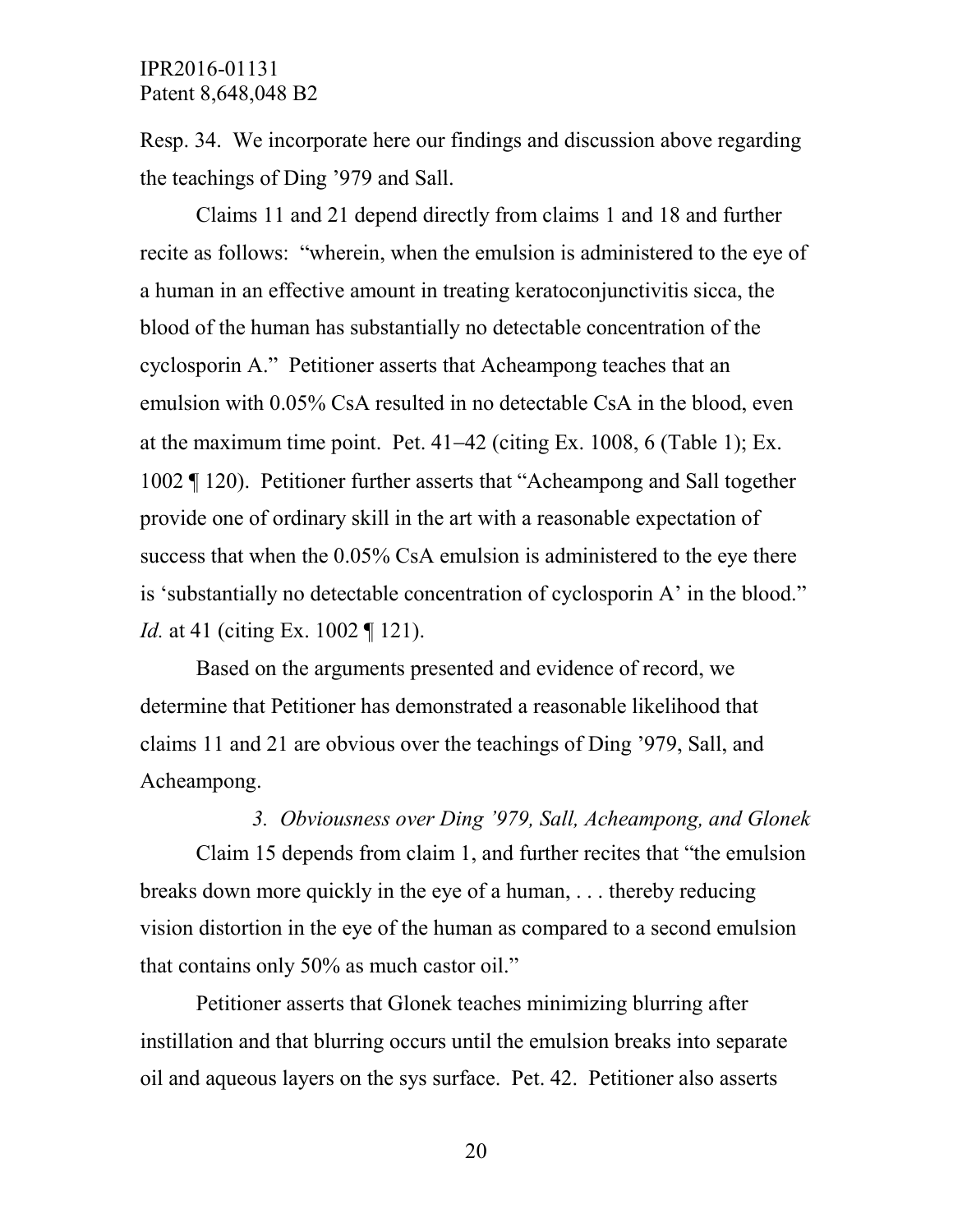that Glonek teaches that altering the ratio of surfactant to oil affects emulsion break time. *Id.* at 43. Accordingly, Petitioner argues that the ratio of surfactant to oil is a result effective variable for emulsion break time, which a person of ordinary skill in the art would have been able to optimizeusing routine skill. *Id.* at 48–49 (citing Ex. 1005 ¶ 224). Petitioner also argues that,

[b]ased on Glonek, a skilled artisan would have reasonably expected a 1.25% castor oil emulsion to break down faster than a 0.625% castor oil emulsion because of the increased instability from the higher oil concentration, and that the faster differentiation would result in a reduction of blurring. *Id*., ¶¶125- 27. Further, one would not expect the 0.05% CsA / 1.25% castor oil formulation to cause undue blurring because it is within the preferred ranges disclosed by Ding and because other prior art ophthalmic emulsions comprising castor oil in amounts up to 2% did not cause blurring. EX1002, ¶59; EX1017, p.2032.

Pet. 42–43.

In response, Patent Owner relies on the same reasoning given with respect to claim 1. Prelim. Resp. 34.

Based on the arguments presented and evidence of record, we are persuaded on the current record that Petitioner has demonstrated a reasonable likelihood that it would prevail in its assertion that claim 15 is unpatentable as obvious over the combination of Ding '979, Sall, Acheampong, and Glonek.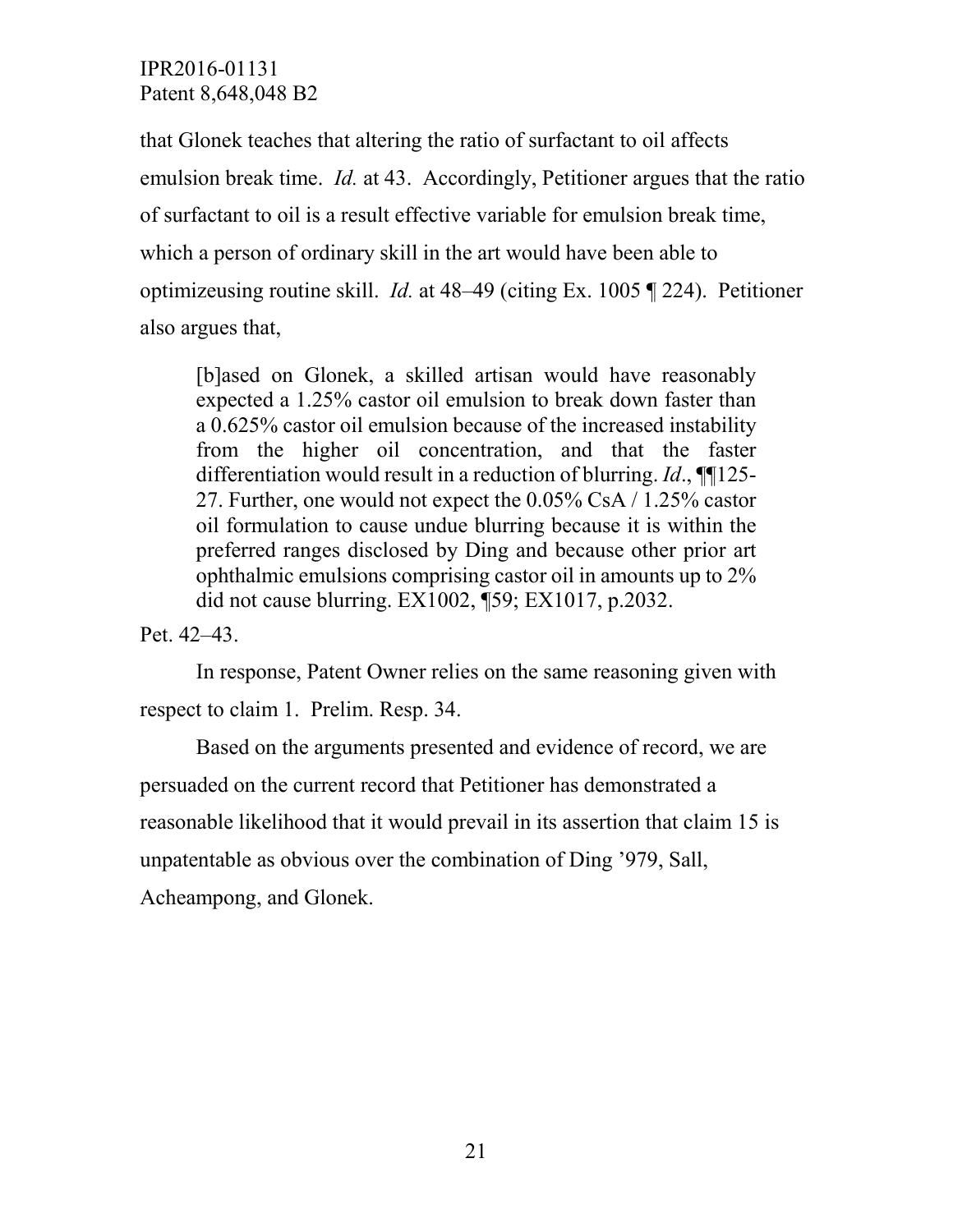# III. CONCLUSION

We conclude that Petitioner has established a reasonable likelihood of prevailing on its assertions that claims 1–23 of the '048 patent are unpatentable as obvious.

At this stage of the proceeding, the Board has not made a final determination as to the patentability of any challenged claim or the construction of any claim term.

# IV. ORDER

In consideration of the foregoing, it is hereby:

ORDERED that pursuant to 35 U.S.C. § 314(a), an *inter partes*

review is hereby instituted on the following grounds:

- A. Claims 1–10, 12–14, 16–20, 22, and 23 as obvious over Ding '979 and Sall;
- B. Claims 11 and 21 as obvious over Ding '979, Sall, and Acheampong; and
- C. Claim 15 as obvious over Ding '979, Sall, Acheampong, and Glonek.

FURTHER ORDERED that pursuant to 35 U.S.C. § 314(c) and

37 C.F.R. § 42.4, notice is hereby given of the institution of a

trialcommencing on the entry date of this decision.